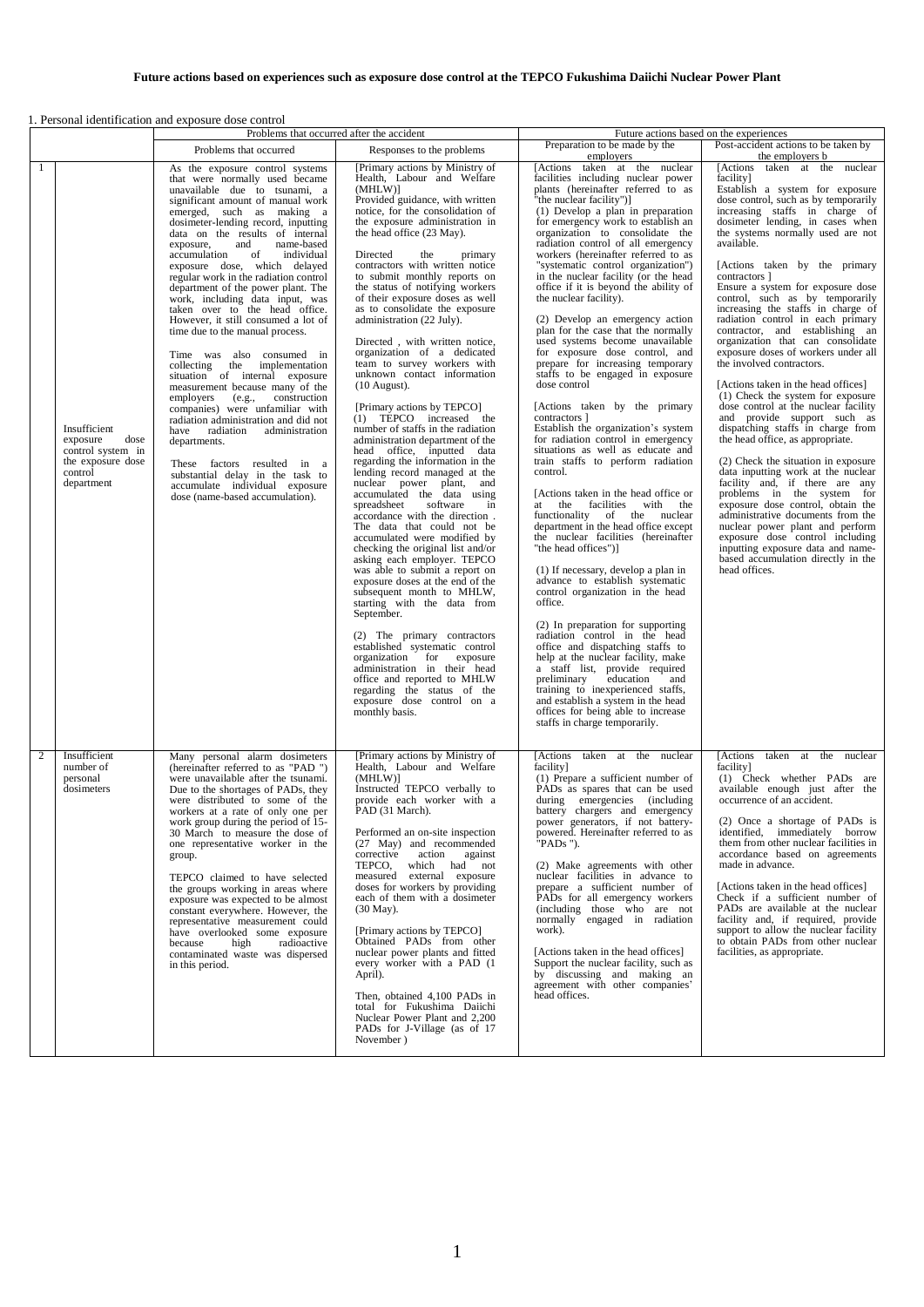|                |                                                                 | Problems that occurred after the accident                                                                                                                                                                                                                                                                                                                                                                                                                                                                                    |                                                                                                                                                                                                                                                                                                                                                                                                                                                                                                                                                                                                                                                                                                                                                                                                                                                                                                                                                                                                                                                                                                                                              | Future actions based on the experiences                                                                                                                                                                                                                                                                                                                                                                                                                                                                                                                                                                                                                                                                                                                                                                                                                                                                                                                                                                                                                                                                                                                                                                                                                                                                                                                                                                                                                                                                                                                                                                                                                                                |                                                                                                                                                                                                                                                                                                                                                                                                                                                                                                                                                                                                                                                                                                                                                                                                                                                                                                                                                                                                                                                                    |
|----------------|-----------------------------------------------------------------|------------------------------------------------------------------------------------------------------------------------------------------------------------------------------------------------------------------------------------------------------------------------------------------------------------------------------------------------------------------------------------------------------------------------------------------------------------------------------------------------------------------------------|----------------------------------------------------------------------------------------------------------------------------------------------------------------------------------------------------------------------------------------------------------------------------------------------------------------------------------------------------------------------------------------------------------------------------------------------------------------------------------------------------------------------------------------------------------------------------------------------------------------------------------------------------------------------------------------------------------------------------------------------------------------------------------------------------------------------------------------------------------------------------------------------------------------------------------------------------------------------------------------------------------------------------------------------------------------------------------------------------------------------------------------------|----------------------------------------------------------------------------------------------------------------------------------------------------------------------------------------------------------------------------------------------------------------------------------------------------------------------------------------------------------------------------------------------------------------------------------------------------------------------------------------------------------------------------------------------------------------------------------------------------------------------------------------------------------------------------------------------------------------------------------------------------------------------------------------------------------------------------------------------------------------------------------------------------------------------------------------------------------------------------------------------------------------------------------------------------------------------------------------------------------------------------------------------------------------------------------------------------------------------------------------------------------------------------------------------------------------------------------------------------------------------------------------------------------------------------------------------------------------------------------------------------------------------------------------------------------------------------------------------------------------------------------------------------------------------------------------|--------------------------------------------------------------------------------------------------------------------------------------------------------------------------------------------------------------------------------------------------------------------------------------------------------------------------------------------------------------------------------------------------------------------------------------------------------------------------------------------------------------------------------------------------------------------------------------------------------------------------------------------------------------------------------------------------------------------------------------------------------------------------------------------------------------------------------------------------------------------------------------------------------------------------------------------------------------------------------------------------------------------------------------------------------------------|
|                |                                                                 | Problems that occurred                                                                                                                                                                                                                                                                                                                                                                                                                                                                                                       | Responses to the problems                                                                                                                                                                                                                                                                                                                                                                                                                                                                                                                                                                                                                                                                                                                                                                                                                                                                                                                                                                                                                                                                                                                    | Preparation to be made by the<br>employers                                                                                                                                                                                                                                                                                                                                                                                                                                                                                                                                                                                                                                                                                                                                                                                                                                                                                                                                                                                                                                                                                                                                                                                                                                                                                                                                                                                                                                                                                                                                                                                                                                             | Post-accident actions to be taken by<br>the employers                                                                                                                                                                                                                                                                                                                                                                                                                                                                                                                                                                                                                                                                                                                                                                                                                                                                                                                                                                                                              |
| 3              | Deficiencies in<br>dosimeter-lending<br>administration          | As the normally used access control<br>system for the radiation controlled<br>area became unavailable due to the<br>tsunami, dosimeter-lending records<br>were created by hand, and names,<br>affiliations, and radiation exposure<br>doses were recorded manually.<br>However, some deficiencies and<br>incorrect information in the lending<br>records made it difficult to identify<br>individuals. Thus, it became difficult<br>to accumulate individual radiation<br>exposure<br>doses<br>(name-based<br>accumulation). | [Primary actions by MHLW]<br>Directed, with written notice, to<br>obtain basic information on workers,<br>issue access permits with IDs, and<br>conduct management of entry/exit<br>(23 May). Verbally directed to attach<br>a photo to the access permit (7 July).<br>[Primary actions by TEPCO]<br>Started issuing<br>"worker<br>a<br>identification card" with ID number<br>on 14 April at the seismically isolated<br>building and on 8 June at the J-<br>Village; started writing ID numbers<br>in the dosimeter-lending records.<br>Started identifying individuals based<br>on official documents at J-Village<br>and issuing an access permit with<br>photo ID on 29 July. Started using<br>workers' identification cards in<br>combination with the access permit<br>on 8 August.                                                                                                                                                                                                                                                                                                                                                   | [Actions taken at the nuclear facility]<br>(1) If the normally used system<br>becomes unavailable, issue access<br>permits with both personal ID<br>numbers and photos as well as<br>build a backup system in advance<br>that can control exposure dose by<br>the ID number on mobile personal<br>computers or computer systems<br>that can be used in emergency<br>situations (hereinafter referred to as<br>"backup system").<br>(2) If the backup system is not<br>operable, establish in advance an<br>administrative list form written by<br>hand and initiate an administration<br>using the<br>method<br>central<br>registration number for each<br>worker's radiation passbook and<br>driver's license number (if it is<br>difficult to use these, a combination<br>of date of birth and name) as a<br>temporary ID number (hereinafter<br>referred to as "the temporary ID<br>number").<br>(3) Conduct training on a regular<br>basis so as to implement the<br>management stated in $(1)$ and $(2)$<br>immediately<br>in<br>emergency<br>situations.<br>[Actions taken in the head offices]<br>If the backup system is not operable<br>at the nuclear facility, set up a<br>backup system in the head offices as<br>well. Note, however, that this might<br>not apply in the case that the backup<br>system is installed in the seismically<br>isolated buildings located at<br>sufficient isolation distance and<br>consisting of structure/equipment<br>that can maintain internal radiation<br>protective functions (hereinafter<br>referred to as "seismically isolated<br>building"), even when a hydrogen<br>explosion occurs in a nuclear<br>reactor or its vicinity. | [Actions taken at the nuclear facility]<br>(1) Make a backup system<br>available.<br>Use<br>handwritten<br>(2)<br>the<br>administrative list to manage<br>dosimeters using temporary ID<br>numbers until the backup system is<br>up and running.<br>(3) Once the backup system is up<br>and running, verify individuals<br>based on official documents, issue<br>access permits, lend dosimeters<br>based on the ID number, and record<br>exposure doses.<br>[Actions taken by the primary<br>contractors ]<br>Ensure proper management of the<br>access permit to prevent its use by<br>anyone except one with the<br>registered name on it.<br>[Actions taken in the head offices]<br>Check the situation of the<br>dosimeter-lending administration in<br>the nuclear facility and provide<br>support such as by making a backup<br>system in the head offices operable,<br>as appropriate.                                                                                                                                                                     |
| $\overline{4}$ | Delay in notifying<br>workers of<br>radiation exposure<br>doses | normally<br>dose<br>The<br>used<br>notification<br>system<br>became<br>unavailable due to the tsunami.<br>This created a delay in inputting<br>dose data written in the dosimeter-<br>lending record, which resulted in<br>TEPCO falling behind notifying<br>the employer. In addition, this<br>made the receipts of exposure<br>doses unable to be issued at the<br>time of returning dosimeters. Thus,<br>it became difficult for workers to<br>know their own cumulative<br>exposure.                                     | [Primary actions by MHLW]<br>Directed, with written notice, to<br>notify workers through their<br>employers' office at the site of their<br>cumulative radiation exposure doses<br>once a week for external exposure<br>and once a month for internal<br>exposure (23 May).<br>Directed, with written notice, to<br>notify the employers of the<br>cumulative exposure doses of April<br>and May by 10 August (30 June).<br>Directed the primary contractors<br>with written notice to submit a<br>report once a month regarding the<br>situation of notifying workers of<br>their radiation exposure doses (22<br>July). Directed, with written notice,<br>to notify the employers of the<br>radiation exposure doses in<br>September and the subsequent<br>months once a week. Verbally<br>directed to start the issuance of<br>receipts at the time of returning<br>dosimeters on $16$ August $(10)$<br>August).<br>[Primary actions by TEPCO]<br>Notified the employers once a week<br>(reported on 10 August). The<br>receipts of exposure doses were<br>issued to workers at the time of<br>returning dosimeters starting16<br>August. | [Actions taken at the nuclear<br>facility]<br>(1) Ensure that the backup system<br>prepared for the unavailability of<br>the normally used system provides<br>the function of issuing receipts to<br>provide daily exposure doses with<br>written notice.<br>(2) Specify in advance the<br>procedures for immediately<br>informing the primary contractors<br>of the input data when doses are<br>necessary to be input in the head<br>offices.<br>[Actions taken in the head offices]<br>(1) Plan in advance the procedures<br>for immediately informing the<br>nuclear facility of the dose data<br>input at the head offices, if the head<br>offices is required to do so after the<br>accident.<br>(2) For cases when the backup<br>system is not operable at the<br>nuclear facility, set up a backup<br>system with a function to issue<br>receipts in the head offices. Note,<br>however, that this might not apply<br>to the case that the backup system<br>is located in the seismically isolated<br>building. (repeated notice)                                                                                                                                                                                                                                                                                                                                                                                                                                                                                                                                                                                                                                              | [Actions taken at the nuclear<br>facility]<br>(1) Make a backup system operable<br>and issue receipts of radiation<br>exposure doses to workers.<br>(2) While the backup system is<br>unavailable, issue a written notice<br>of radiation exposure dose to<br>workers at the time of returning<br>dosimeters (handwritten memos are<br>acceptable).<br>(3) Immediately inform the primary<br>contractors of the radiation<br>exposure dose data inputted.<br>[Actions taken by the primary<br>contractors]<br>Immediately notify all the workers<br>under the involved subcontractors<br>through the involved subcontractors<br>of the dose data obtained from the<br>nuclear facility.<br>[Actions taken in the head offices]<br>(1) Check the situation in dose data<br>input and notification among<br>employers at the nuclear facility<br>and perform tasks such as data<br>input at the head offices, as<br>appropriate.<br>(2) If the data input task is<br>performed at the head office,<br>provide the input data to the nuclear<br>facility immediately. |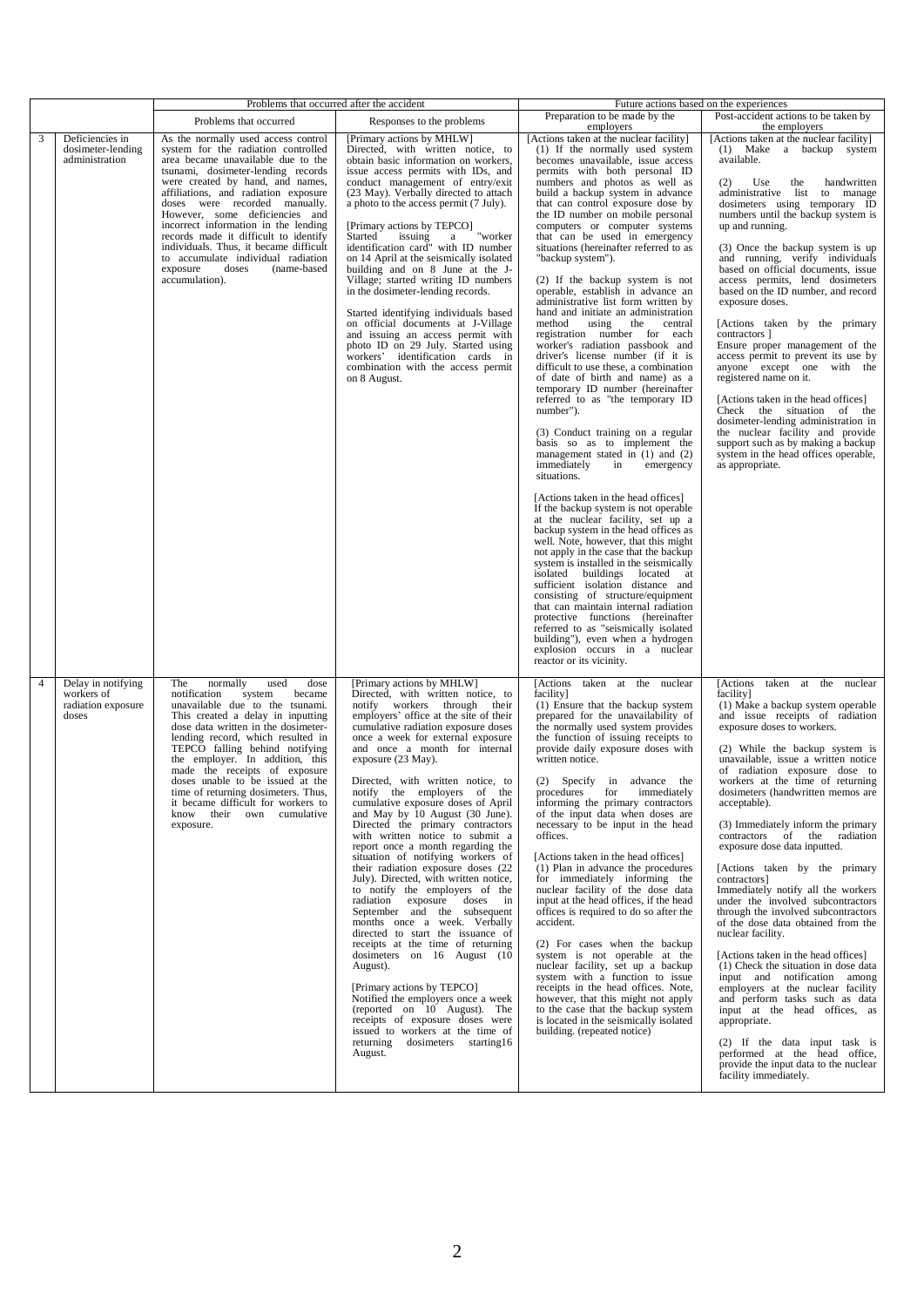|   |                                                                               | Problems that occurred after the accident                                                                                                                                                                                                                                                                                                                                                                                                                                                                                                                                                                                                                                                                                                                                                                                               |                                                                                                                                                                                                                                                                                                                                                                                                                                                                                                                                                                                                                                                                                                                                                                                                                                                                                                                                                                                                                                                                                                                                                                               | Future actions based on the experiences                                                                                                                                                                                                                                                                                                                                                                                                                                                                                                                                                                                                                                                                                                                                                                                                                                                               |                                                                                                                                                                                                                                                                                                                                                                                                                                                                                                                                                                                                                                                                                                                                                                                                                                                                                                                                                      |
|---|-------------------------------------------------------------------------------|-----------------------------------------------------------------------------------------------------------------------------------------------------------------------------------------------------------------------------------------------------------------------------------------------------------------------------------------------------------------------------------------------------------------------------------------------------------------------------------------------------------------------------------------------------------------------------------------------------------------------------------------------------------------------------------------------------------------------------------------------------------------------------------------------------------------------------------------|-------------------------------------------------------------------------------------------------------------------------------------------------------------------------------------------------------------------------------------------------------------------------------------------------------------------------------------------------------------------------------------------------------------------------------------------------------------------------------------------------------------------------------------------------------------------------------------------------------------------------------------------------------------------------------------------------------------------------------------------------------------------------------------------------------------------------------------------------------------------------------------------------------------------------------------------------------------------------------------------------------------------------------------------------------------------------------------------------------------------------------------------------------------------------------|-------------------------------------------------------------------------------------------------------------------------------------------------------------------------------------------------------------------------------------------------------------------------------------------------------------------------------------------------------------------------------------------------------------------------------------------------------------------------------------------------------------------------------------------------------------------------------------------------------------------------------------------------------------------------------------------------------------------------------------------------------------------------------------------------------------------------------------------------------------------------------------------------------|------------------------------------------------------------------------------------------------------------------------------------------------------------------------------------------------------------------------------------------------------------------------------------------------------------------------------------------------------------------------------------------------------------------------------------------------------------------------------------------------------------------------------------------------------------------------------------------------------------------------------------------------------------------------------------------------------------------------------------------------------------------------------------------------------------------------------------------------------------------------------------------------------------------------------------------------------|
|   |                                                                               | Problems that occurred                                                                                                                                                                                                                                                                                                                                                                                                                                                                                                                                                                                                                                                                                                                                                                                                                  | Responses to the problems                                                                                                                                                                                                                                                                                                                                                                                                                                                                                                                                                                                                                                                                                                                                                                                                                                                                                                                                                                                                                                                                                                                                                     | Preparation to be made by the                                                                                                                                                                                                                                                                                                                                                                                                                                                                                                                                                                                                                                                                                                                                                                                                                                                                         | Post-accident actions to be taken by                                                                                                                                                                                                                                                                                                                                                                                                                                                                                                                                                                                                                                                                                                                                                                                                                                                                                                                 |
| 5 | Delay in<br>measuring internal<br>exposure                                    | Whole-body counters (hereinafter<br>referred to as "WBC") in the<br>nuclear power plant became<br>unavailable due to an accident,<br>which caused their shortage and<br>delayed the measurement. It also<br>took time to study how the exposure<br>assessment method should be<br>modified according to the changes<br>in the target nuclide to be measured<br>as well as identify the date of<br>ingestion. These factors created a<br>significant delay in determining the<br>internal exposure dose.<br>In particular, precise measurements<br>were conducted to identify the<br>nuclides at the Japan Atomic<br>Energy Agency (JAEA) or National<br>Institute of Radiological Sciences<br>(NIRS) for workers who received<br>high radiation exposure doses,<br>which delayed the determination of<br>their internal exposure doses. | [Primary actions by MHLW]<br>(1) Directed, with written notice, to<br>measure internal exposure for<br>emergency workers on a monthly<br>basis (23 May). Directed, with<br>written notice, to measure internal<br>exposure of those who worked in<br>March by 10 June and those who<br>worked in April and May by 10<br>August (30 May, 30 July).<br>(2) Directed the primary contractors,<br>with written notice, to promote<br>with written notice, to promote<br>report on the situation of the<br>measurement and<br>measurement (22 July). Directed,<br>with written notice, to measure<br>internal exposure of those who<br>worked during the period from May<br>to August by<br>month (10 August).<br>(3) Recommended a corrective<br>action against TEPCO and the<br>employer who had not measured<br>internal exposure of those who<br>worked in March once within every<br>three months (30 and 31 August).<br>[Primary actions by TEPCO]                                                                                                                                                                                                                           | employers<br>[Actions<br>taken at the nuclear<br>facility]<br>(1) In order to measure internal<br>exposure, specify in advance where<br>to locate transferable WBCs that<br>can be borrowed in case of an<br>accident under the agreement made<br>by the head offices.<br>(2) Develop in advance the method<br>for evaluating internal exposure in<br>emergency situations, such as<br>identifying the date of ingestion<br>through the study of workers'<br>behavior.<br>[Actions taken in the head offices]<br>(1) For the agreements stated in<br>(1) above, provide support such<br>as by negotiating and concluding<br>agreements with the head offices<br>οf<br>other<br>utilities<br>and<br>organizations, as appropriate.<br>(2) Develop in advance the<br>assessment model to evaluate<br>exposure to radionuclide of<br>cesium and radionuclide of iodine<br>after accidents in cooperation | the employers<br>[Actions taken at the nuclear<br>facility]<br>(1) Ask other nuclear facilities, in<br>accordance with the agreement<br>concluded in advance, to obtain<br>transferable WBCs and transfer<br>them to a proper location when the<br>normally used WBCs become<br>unavailable.<br>(2) Immediately establish an<br>internal exposure assessment model<br>suitable for the released nuclides, in<br>cooperation with the advanced<br>radiation expert institute.<br>(3) Immediately determine the<br>nuclides and the date of ingestion<br>for workers who may have<br>exceeded their normal exposure<br>dose limit by making use of WBCs<br>in the advanced radiation expert<br>institute; determine the committed<br>dose.<br>(4) Immediately accumulate the<br>committed doses and external<br>radiation doses by name and                                                                                                            |
|   |                                                                               |                                                                                                                                                                                                                                                                                                                                                                                                                                                                                                                                                                                                                                                                                                                                                                                                                                         | (1) Determined the date of ingestion<br>(1) Determined the date of ingestor<br>as 12 March in principle (reported<br>on 13 June). Opend the WBC<br>center at J-Village on 10 July while<br>increasing the number of WBCs by<br>borrowing the "in-vehicle" type of<br>three vBCs from JA<br>transferring from Fukushima<br>Daiichi and Daini Nuclear Power<br>Diants, and purchasing new ones.<br>Secured 11 WBCs in total on 18<br>October through the transfer from<br>Fukushima Daiichi Nuclear Power<br>Plant and an additional 6 new WBCs.<br>(2) Assessed and determined<br>internal exposure dose in support of<br>JAEA and NIRS. Measurement<br>became possible on a monthly basis<br>in September.                                                                                                                                                                                                                                                                                                                                                                                                                                                                    | with JAEA and NIRS (hereinafter<br>referred to as "the advanced<br>radiation expert institute").<br>(3) Develop in advance a plan for<br>responding to an accident,<br>including the method for locating<br>WBCs outside a nuclear facility<br>for cases when they cannot be<br>located inside, as well as make an<br>agreement with other utilities and<br>the Federation of Electric Power<br>Companies of Japan to make<br>WBCs available for transfer in<br>emergency situations.                                                                                                                                                                                                                                                                                                                                                                                                                 | calculate the sums to manage not to<br>exceed the exposure dose limit.<br>[Actions taken by the primary<br>contractors]<br>Check the situation of internal<br>exposure measurement by the<br>involved subcontractors and guide<br>or support them in providing the<br>measurement to all their workers.<br>[Actions taken in the head offices]<br>(1) Check the situation of internal<br>exposure measurement at the<br>nuclear facility and, if the normally<br>used WBCs become unavailable,<br>provide guidance or support to<br>ensure that the nuclear facility can<br>obtain transferable WBCs from<br>other nuclear facilities and can<br>measure internal exposure at other<br>nuclear institutions.<br>(2) Provide technical support in<br>cooperation with the advanced<br>radiation expert institute to identify<br>the specific nuclides causing<br>internal exposure, develop an exposure model, and identify the<br>date of ingestion. |
| 6 | Unexpected<br>occurrence of<br>workers with<br>unknown contact<br>information | It was found that some workers<br>could not be identified in the name-<br>based accumulation of data (174<br>individuals at tentative maximum, as<br>of 29 July), while a handwritten<br>dosimeter-lending record was used<br>for management because the<br>normally used system became<br>unavailable due to the tsunami.                                                                                                                                                                                                                                                                                                                                                                                                                                                                                                              | [Primary actions by MHLW]<br>Verbally directed to ask the primary<br>contractors for cooperation and have<br>public relation groups release the<br>information (20 June). Directed to<br>sort out the missing individuals,<br>such as by verifying with other<br>primary contractor groups and<br>checking for overlaps of similar<br>names $(13 \text{ July})$ .<br>Verbally directed the primary<br>contractors to consolidate exposure<br>administration and attach a photo to<br>each worker's identification card (22)<br>and 29 July ). Directed, with written<br>notice, to organize a dedicated team<br>to survey workers with unknown<br>contact information (10 August).<br>[Primary actions by TEPCO]<br>TEPCO, in cooperation with the<br>primary contractors' office on site,<br>found individuals with unknown<br>contact information one by one by<br>checking the original records,<br>checking for an overlap in similar<br>names, having them confirmed by<br>the primary contractors, making use<br>professional<br>investigation<br>of<br>agencies, and making those missing<br>individuals' names public. However,<br>ten individuals are still missing. | [Actions taken at the nuclear<br>facility]<br>(1) Specify the procedures to<br>successfully identify individuals<br>until the backup system is up and<br>running, such as by recording<br>temporary ID numbers and names<br>on the handwritten dosimeter-<br>lending list.<br>(2) When any individuals with<br>unknown contact information are<br>found, specify in advance the<br>investigation methods. including<br>checking the original records,<br>checking for overlap of similar<br>names, having them confirmed by<br>other primary contractor groups,<br>asking employers' office on site for<br>investigation, making use of<br>professional investigation agencies,<br>and making those individuals'<br>names public.<br>[Actions taken in the head offices]<br>Provide support when the nuclear<br>facility develops the survey method,<br>as appropriate.                               | [Actions taken at the nuclear<br>facility]<br>(1) Administer the dosimeter-<br>lending program for emergency<br>situations in the manner specified in<br>advance.<br>(2) If any individuals with unknown<br>contact information are found,<br>immediately check for overlap of<br>similar names and ask the<br>employers' office on site for<br>reconfirmation, in cooperation with<br>the primary contractors' office on<br>site.<br>[Actions taken by the primary<br>contractors]<br>If any individuals with unknown<br>contact information are found,<br>immediately check for overlap of<br>similar names and ask the employer'<br>office on site for confirmation.<br>[Actions taken in the head offices]<br>Check<br>the<br>dosimeter-lending<br>procedures at the nuclear facility; if<br>any individuals with unknown<br>contact information are found,<br>confirm the dose records with the<br>head offices, as required.                   |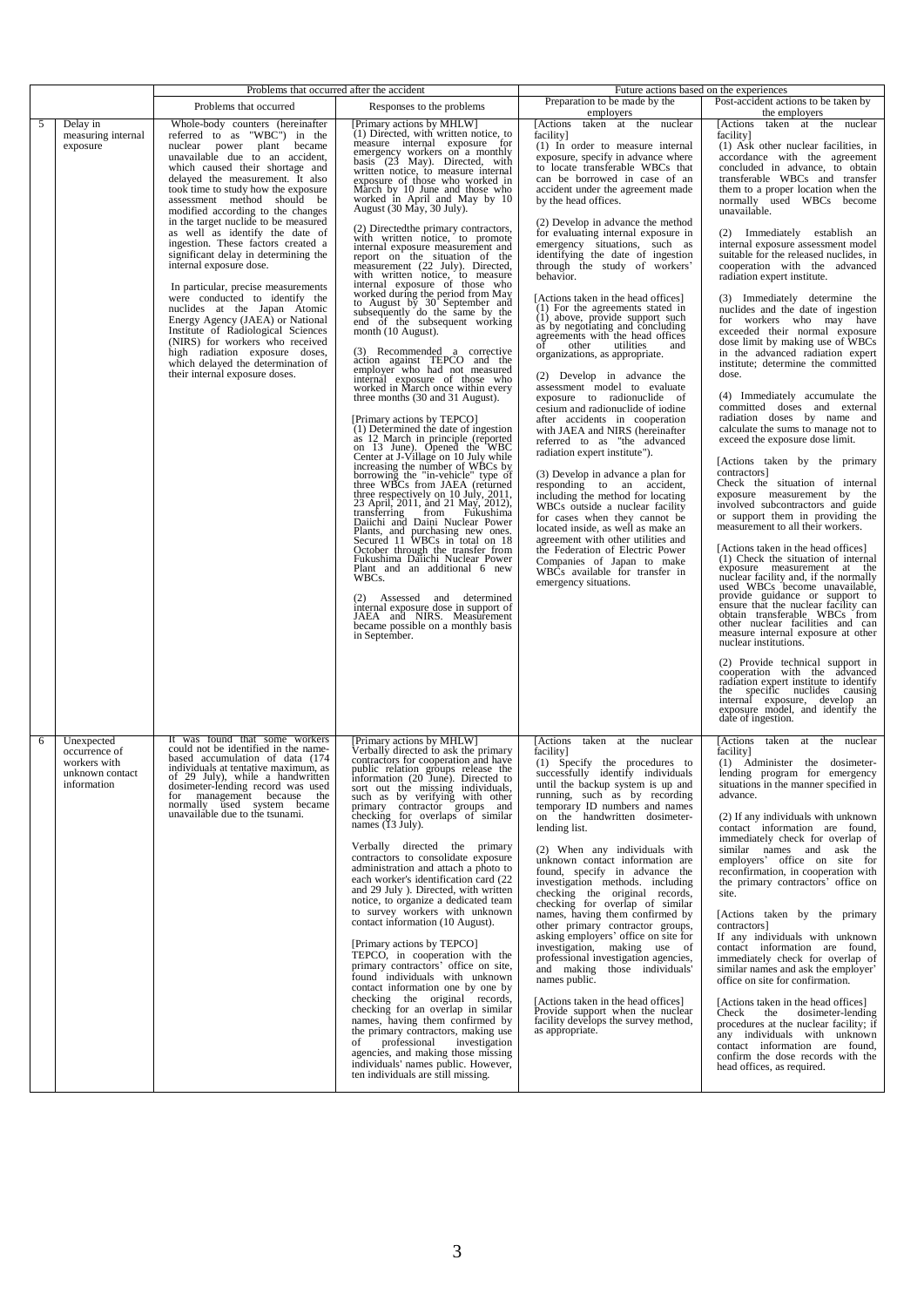## 2. Mask and protective clothing

|   |                                                  | Problems that occurred after the accident                                                                                                                                                                                                                                                                                                                                                                                                                                                                                                                                                                                                                                        |                                                                                                                                                                                                                                                                                                                                                                                                                                                                                                                                                                                                                                                                                                                                                                                                                                                                                                                                                                                                                                                                                                                                                          | Future actions based on the experience                                                                                                                                                                                                                                                                                                                                                                                                                                                                                                                                                                                                                                                                                                                                                                                                                                                                                                                                                                                                                                                                                                                                                                                                                                                                                                                                                                                                                                     |                                                                                                                                                                                                                                                                                                                                                                                                                                                                                                                                                                                                                                                                                                                                                                                                                                                                                                                                                                                                                                                                                                                                                                                                                                           |  |
|---|--------------------------------------------------|----------------------------------------------------------------------------------------------------------------------------------------------------------------------------------------------------------------------------------------------------------------------------------------------------------------------------------------------------------------------------------------------------------------------------------------------------------------------------------------------------------------------------------------------------------------------------------------------------------------------------------------------------------------------------------|----------------------------------------------------------------------------------------------------------------------------------------------------------------------------------------------------------------------------------------------------------------------------------------------------------------------------------------------------------------------------------------------------------------------------------------------------------------------------------------------------------------------------------------------------------------------------------------------------------------------------------------------------------------------------------------------------------------------------------------------------------------------------------------------------------------------------------------------------------------------------------------------------------------------------------------------------------------------------------------------------------------------------------------------------------------------------------------------------------------------------------------------------------|----------------------------------------------------------------------------------------------------------------------------------------------------------------------------------------------------------------------------------------------------------------------------------------------------------------------------------------------------------------------------------------------------------------------------------------------------------------------------------------------------------------------------------------------------------------------------------------------------------------------------------------------------------------------------------------------------------------------------------------------------------------------------------------------------------------------------------------------------------------------------------------------------------------------------------------------------------------------------------------------------------------------------------------------------------------------------------------------------------------------------------------------------------------------------------------------------------------------------------------------------------------------------------------------------------------------------------------------------------------------------------------------------------------------------------------------------------------------------|-------------------------------------------------------------------------------------------------------------------------------------------------------------------------------------------------------------------------------------------------------------------------------------------------------------------------------------------------------------------------------------------------------------------------------------------------------------------------------------------------------------------------------------------------------------------------------------------------------------------------------------------------------------------------------------------------------------------------------------------------------------------------------------------------------------------------------------------------------------------------------------------------------------------------------------------------------------------------------------------------------------------------------------------------------------------------------------------------------------------------------------------------------------------------------------------------------------------------------------------|--|
|   |                                                  | Problems that occurred                                                                                                                                                                                                                                                                                                                                                                                                                                                                                                                                                                                                                                                           | Responses to the problems                                                                                                                                                                                                                                                                                                                                                                                                                                                                                                                                                                                                                                                                                                                                                                                                                                                                                                                                                                                                                                                                                                                                | Preparation to be made                                                                                                                                                                                                                                                                                                                                                                                                                                                                                                                                                                                                                                                                                                                                                                                                                                                                                                                                                                                                                                                                                                                                                                                                                                                                                                                                                                                                                                                     | Post-accident actions to be taken                                                                                                                                                                                                                                                                                                                                                                                                                                                                                                                                                                                                                                                                                                                                                                                                                                                                                                                                                                                                                                                                                                                                                                                                         |  |
|   | Exceeding<br>emergency<br>exposure dose<br>limit | The measurement results of<br>internal exposure revealed that<br>emergency<br>workers<br>six<br>exceeded their exposure dose<br>limit of 250 mSv (revealed on<br>10 June; 678 mSv was the<br>This presumably<br>highest).<br>occurred because the workers<br>did not use charcoal filter<br>respirators and ate and drank in<br>the central operating room,<br>where the concentration of<br>radioactive<br>materials<br>had<br>increased after the hydrogen<br>explosion (12 March).                                                                                                                                                                                            | [Primary actions by MHLW]<br>(1) Instructed TEPCO to keep the<br>workers who had worked at the<br>central operating room right after the<br>hydrogen explosion and those whose<br>radiation exposure dose<br>had<br>tentatively exceeded 100 mSv from<br>working until their doses were<br>determined and to immediately<br>exclude the 12 workers whose<br>tentative doses had exceeded 200<br>mSv from emergency work (3 June,<br>7June, and 13 June).<br>(2) Performed on-site inspections<br>$((1) 7$ June, $(2) 11$ July) and<br>recommended corrective actions<br>against TEPCO, which (1) had<br>made workers work in excess of<br>250 mSv and (2) had neglected to<br>make workers use effective<br>respiratory protective equipment<br>or prohibit them from eating and<br>drinking $((1) 10$ June, $(2) 14$<br>July).<br>[Primary actions by TEPCO]<br>Excluded the relevant workers from<br>work that might cause exposure and<br>excluded those whose dose exceeded<br>200 mSv from Fukushima Daiichi<br>Nuclear Power Plant work until their<br>doses were determined to be in<br>accordance with the instruction<br>(reported on 13 June). | by the employers<br>[Actions taken at the nuclear facility]<br>(1) Prepare required measurement<br>instruments<br>establish<br>and<br>measurement procedures so as to<br>measure radiation dose in ambient at<br>any time in places inside the nuclear<br>facilities where workers work or stand<br>by in emergency situations (including<br>a place where air is considered to be<br>not contaminated under normal<br>conditions; hereinafter referred to as<br>"the standby areas").<br>(2) If standby areas are contaminated,<br>based on the breakthrough time,<br>prepare a sufficient number of<br>charcoal filters for workers to allow<br>remain in the standby area for several<br>days and store spare filters in the<br>seismically isolated building.<br>(3) Educate emergency workers<br>(particularly focusing on those such as<br>drivers who do not wear respiratory<br>protective equipment very often and<br>those wearing glasses) on how to wear<br>respiratory protective equipment in an<br>appropriate manner; re-educate them<br>at proper intervals.<br>(4) Conclude agreements with other<br>nuclear facilities in advance to lend<br>WBCs that can be transferred in<br>emergency situations so as to measure<br>internal exposure of all emergency<br>workers. (repeated notice)<br>[Actions taken in the head offices]<br>Provide support to allow the nuclear<br>facility to take their actions in an<br>appropriate manner, as appropriate. | by the employers<br>[Actions taken at the nuclear<br>facility]<br>(1) Make all the workers in the<br>standby areas wear charcoal<br>filter respirators immediately<br>after an accident, until it is<br>verified that the air is not<br>contaminated by measuring the<br>concentration of radioactive<br>materials in the air.<br>(2) Distribute a sufficient<br>number of charcoal filters in<br>every standby areas, based on the<br>breakthrough time.<br>(3) If workers need to stand by in<br>a work area where air<br>contamination is uncertain, give<br>them some rest at a proper<br>interval in a work area where it<br>has been verified that air has not<br>been contaminated.<br>(4) Continuously measure the<br>concentrations of radioactive<br>materials in the air and ambient<br>dose rates in the standby areas.<br>(5) Immediately measure internal<br>exposure for all workers in the<br>standby areas<br>where air<br>contamination is uncertain.<br>[Actions taken in the head<br>offices]<br>Check the situation of radiation<br>measurement in the standby areas<br>of the nuclear facility and provide<br>support such as by dispatching<br>staffs of the radiation control<br>departments in the other nuclear |  |
| 8 | Exceeding<br>exposure dose<br>limit for women    | The measurement results of<br>internal exposure revealed that<br>two female workers<br>had<br>exceeded their exposure dose<br>limit of 5 mSv in March<br>(revealed on 27 April; 17 mSv<br>was the highest).<br>While the female workers had<br>been engaged in support tasks in<br>the seismically isolated building<br>since the accident occurred (11-<br>23 March), the flow of<br>radioactive materials into the<br>building could not be avoided<br>due to the distortion of the<br>entrance door caused by the<br>hydrogen explosion. It should be<br>noted that local exhaust<br>ventilation equipment was later<br>installed and the windows were<br>shielded with lead. | [Primary actions by MHLW]<br>Performed an on-site inspection (27<br>May) and recommended a corrective<br>action against TEPCO, which had<br>caused female workers to be<br>exposed in excess of 5 mSv in<br>March (30 May).<br>Also instructed TEPCO to ensure<br>the exposure dose control for all<br>those who enter the site, monitor the<br>health of those working regularly at<br>the site, and measure the internal<br>exposure of female workers after<br>excluding them from the work.<br>[Primary actions by TEPCO]<br>Decided not to assign women to<br>tasks in the area of the Fukushima<br>Daiichi Nuclear Power Plant.                                                                                                                                                                                                                                                                                                                                                                                                                                                                                                                    | [Actions taken at the nuclear facility]<br>(1) Prepare required measurement<br>instruments<br>establish<br>and<br>measurement procedures so as to<br>measure radiation doses in air at any<br>time in places in the standby areas.<br>(repeated notice)<br>(2) Prepare charcoal filter respirators<br>at each standby area and store spares<br>in the seismically isolated building in<br>advance. (repeated notice)<br>(3) Prepare a sufficient number of<br>personal dosimeters, such as PADs,<br>for all emergency workers (including<br>those not normally engaged in<br>radiation work). (repeated notice)<br>[Actions taken in the head offices]<br>Provide support to allow the nuclear<br>facility to take actions in an<br>appropriate manner, as necessary.                                                                                                                                                                                                                                                                                                                                                                                                                                                                                                                                                                                                                                                                                                      | facilities, as appropriate.<br>[Actions taken at the nuclear<br>facility]<br>(1) Measure the concentrations<br>of radioactive materials in the air<br>and ambient dose rates in the<br>standby areas continuously,<br>putting a higher priority on those<br>where female workers are<br>present.<br>Evacuate<br>female<br>workers immediately if there are<br>any possibilities that the doses<br>might exceed exposure dose<br>limit.<br>(2) Make all workers in the<br>standby areas wear charcoal<br>filter respirators and PADs<br>immediately after an accident,<br>until it has been verified that the<br>air has not been contaminated by<br>measuring the concentration of<br>radioactive materials in the air.<br>(repeated notice)<br>[Actions taken in the head<br>offices]<br>Check the measurement situation<br>in standby areas of the nuclear<br>facility and provide support<br>regarding the management of<br>female workers, as appropriate.                                                                                                                                                                                                                                                                            |  |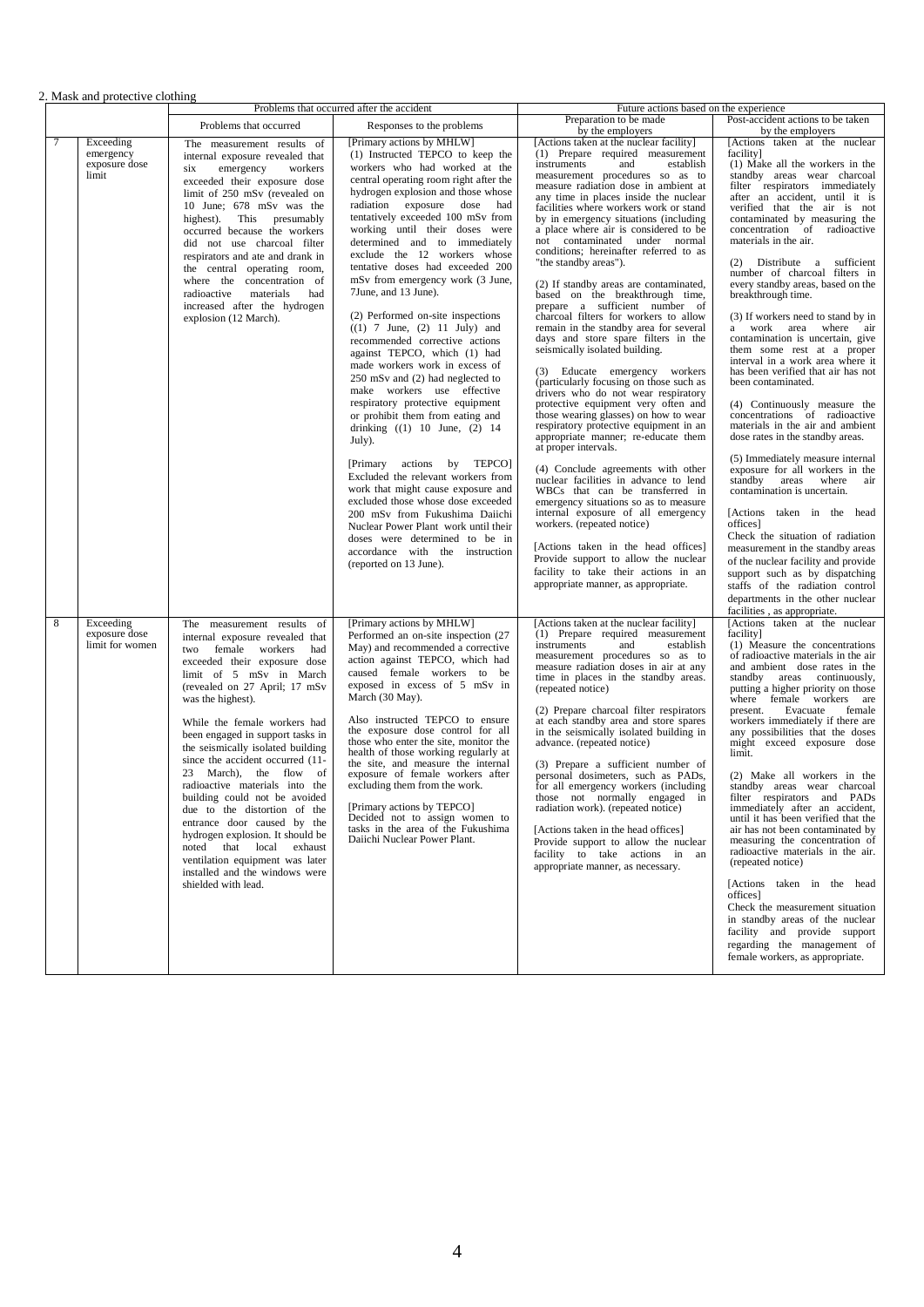|   |                                                           | Problems that occurred after the accident                                                                                                                                                                                                                                                                                                                                                                                                                                                                                                                                                                                                                                                                                                                                                                                                                                                                                                                                                                                                                                                                                                                                                                                                                                                                           |                                                                                                                                                                                                                                                                                                                                                                                                                                                                                                                                                                                                                                                                                                                                                                                                                                                                                                                                                                                                                                                                                                                                                                                                                                                                                                                                                                                                                                                                                                                                                                                                                                                                                                                                                                                              | Future actions based on the experience                                                                                                                                                                                                                                                                                                                                                                                                                                                                                                                                                                                                                                                                                                                                                                                                                                                                                                                                                                                                               |                                                                                                                                                                                                                                                                                                                                                                                                             |
|---|-----------------------------------------------------------|---------------------------------------------------------------------------------------------------------------------------------------------------------------------------------------------------------------------------------------------------------------------------------------------------------------------------------------------------------------------------------------------------------------------------------------------------------------------------------------------------------------------------------------------------------------------------------------------------------------------------------------------------------------------------------------------------------------------------------------------------------------------------------------------------------------------------------------------------------------------------------------------------------------------------------------------------------------------------------------------------------------------------------------------------------------------------------------------------------------------------------------------------------------------------------------------------------------------------------------------------------------------------------------------------------------------|----------------------------------------------------------------------------------------------------------------------------------------------------------------------------------------------------------------------------------------------------------------------------------------------------------------------------------------------------------------------------------------------------------------------------------------------------------------------------------------------------------------------------------------------------------------------------------------------------------------------------------------------------------------------------------------------------------------------------------------------------------------------------------------------------------------------------------------------------------------------------------------------------------------------------------------------------------------------------------------------------------------------------------------------------------------------------------------------------------------------------------------------------------------------------------------------------------------------------------------------------------------------------------------------------------------------------------------------------------------------------------------------------------------------------------------------------------------------------------------------------------------------------------------------------------------------------------------------------------------------------------------------------------------------------------------------------------------------------------------------------------------------------------------------|------------------------------------------------------------------------------------------------------------------------------------------------------------------------------------------------------------------------------------------------------------------------------------------------------------------------------------------------------------------------------------------------------------------------------------------------------------------------------------------------------------------------------------------------------------------------------------------------------------------------------------------------------------------------------------------------------------------------------------------------------------------------------------------------------------------------------------------------------------------------------------------------------------------------------------------------------------------------------------------------------------------------------------------------------|-------------------------------------------------------------------------------------------------------------------------------------------------------------------------------------------------------------------------------------------------------------------------------------------------------------------------------------------------------------------------------------------------------------|
|   |                                                           | Problems that occurred                                                                                                                                                                                                                                                                                                                                                                                                                                                                                                                                                                                                                                                                                                                                                                                                                                                                                                                                                                                                                                                                                                                                                                                                                                                                                              | Responses to the problems                                                                                                                                                                                                                                                                                                                                                                                                                                                                                                                                                                                                                                                                                                                                                                                                                                                                                                                                                                                                                                                                                                                                                                                                                                                                                                                                                                                                                                                                                                                                                                                                                                                                                                                                                                    | Preparation to be made<br>by the employers                                                                                                                                                                                                                                                                                                                                                                                                                                                                                                                                                                                                                                                                                                                                                                                                                                                                                                                                                                                                           | Post-accident actions to be taken<br>by the employers                                                                                                                                                                                                                                                                                                                                                       |
| 9 | Improper use of<br>respiratory<br>protective<br>equipment | Insufficient explanation was<br>provided with respect to<br>instructions on how to wear<br>respiratory<br>protective<br>equipment in the education of<br>new workers. Thus, there still<br>existed workers with internal<br>exposure even in June.<br>of<br>[Improper]<br>wearing<br>respirators]<br>The survey on how workers<br>wear respiratory protective<br>equipment (conducted on 26<br>September) indicated that the<br>leak-in rate from respiratory<br>protective<br>equipment<br>was<br>particularly high for those<br>wearing glasses (56%<br>at<br>highest, 17% on average).<br>[Neglecting to attach filters]<br>One of the workers of the<br>employer was found working<br>without a charcoal filter on<br>his full face near Unit 2 (13)<br>June). A similar<br>case<br>29.<br>occurred on June<br>suggesting that workers had<br>not been well informed about<br>the need to wear respiratory<br>protective equipment.<br>[Contamination<br>inside of<br>respiratory<br>protective<br>equipment]<br>After an agitator in the<br>coagulating<br>sedimentation<br>equipment was replaced by<br>six workers, contamination<br>was found on the inner<br>surface of the mask filter in<br>four<br>workers<br>during<br>inspection (14 September).<br>Several similar cases were<br>subsequently found. | [Primary actions by MHLW]<br>(1) Recommended a corrective<br>action against the employer who<br>had not made workers use<br>effective respiratory protective<br>equipments (22 June, 1 July).<br>(2) Issued an instruction card<br>instructing facilities to inform<br>workers of the procedures for<br>wearing respiratory protective<br>equipment, to ensure that workers<br>follow the rules regarding the<br>correct<br>way<br>of<br>wearing<br>respiratory protective equipment,<br>to provide education, and to post<br>instructions on how to wear<br>respirators (22 June).<br>(3) Issued an instruction card that<br>instructed facilities to establish<br>work procedures for surveying<br>contamination of respiratory<br>protective equipment filters (5<br>October).<br>$(4)$ Instructed to $(1)$ take measures<br>for workers wearing glasses, (2)<br>choose a mask best suited to each<br>worker's face, (3) perform fitting<br>tests, (4) introduce respiratory<br>protective equipment with electric<br>powered fans, and (5) improve the<br>contents of the education, based<br>on the results of tests (26<br>September) of leak-in rate from<br>respiratory protective equipment<br>using a mask fitting tester,<br>conducted by MHLW and the<br>National Institute of Occupational<br>Safety and<br>Health,<br>Japan<br>(JNIOSH) (14 October).<br>[Primary actions by TEPCO]<br>(1) Grouped respiratory protective<br>equipment by their product makers<br>and size in accordance with the<br>instruction so that workers could<br>choose masks suited to their faces<br>more easily (27 September).<br>(2) Started to provide new workers<br>with education using fitting testers<br>(17 November).<br>(3) Introduced masks with electric<br>powered fans (25 August). | [Actions taken at the nuclear facility]<br>(1) Group masks by size (or product<br>makers, if multiple products are<br>used) in order to have workers<br>choose the one suited to their faces.<br>(2) Promote the introduction of<br>masks with electric powered fans.<br>(3) Provide new workers with<br>education on the performance and<br>usage of masks focusing on the<br>following points and re-educate<br>them at proper intervals.<br>• Verification of proper fitting<br>using fitting testers<br>· Preventive measures against<br>leak-in using seal pieces for<br>workers wearing glasses<br>• Procedures for wearing and<br>taking off masks, and<br>verification of fitting filters<br>• Proper handling of masks to<br>prevent contamination inside<br>of masks<br>[Actions taken in the head offices]<br>Provide support such as preparing<br>instructional materials and instructors<br>to dispatch in emergency situations, so<br>that the nuclear facilities can take their<br>actions in an appropriate manner, as<br>necessary. | [Actions taken at the nuclear<br>facility]<br>Immediately<br>educate<br>new<br>workers regarding the points<br>shown in (3) of the left column.<br>[Actions taken in the head<br>offices]<br>Check the situation of education<br>for new workers in the nuclear<br>facility and provide support such<br>as by dispatching instructors for<br>help and providing instructional<br>materials, as appropriate. |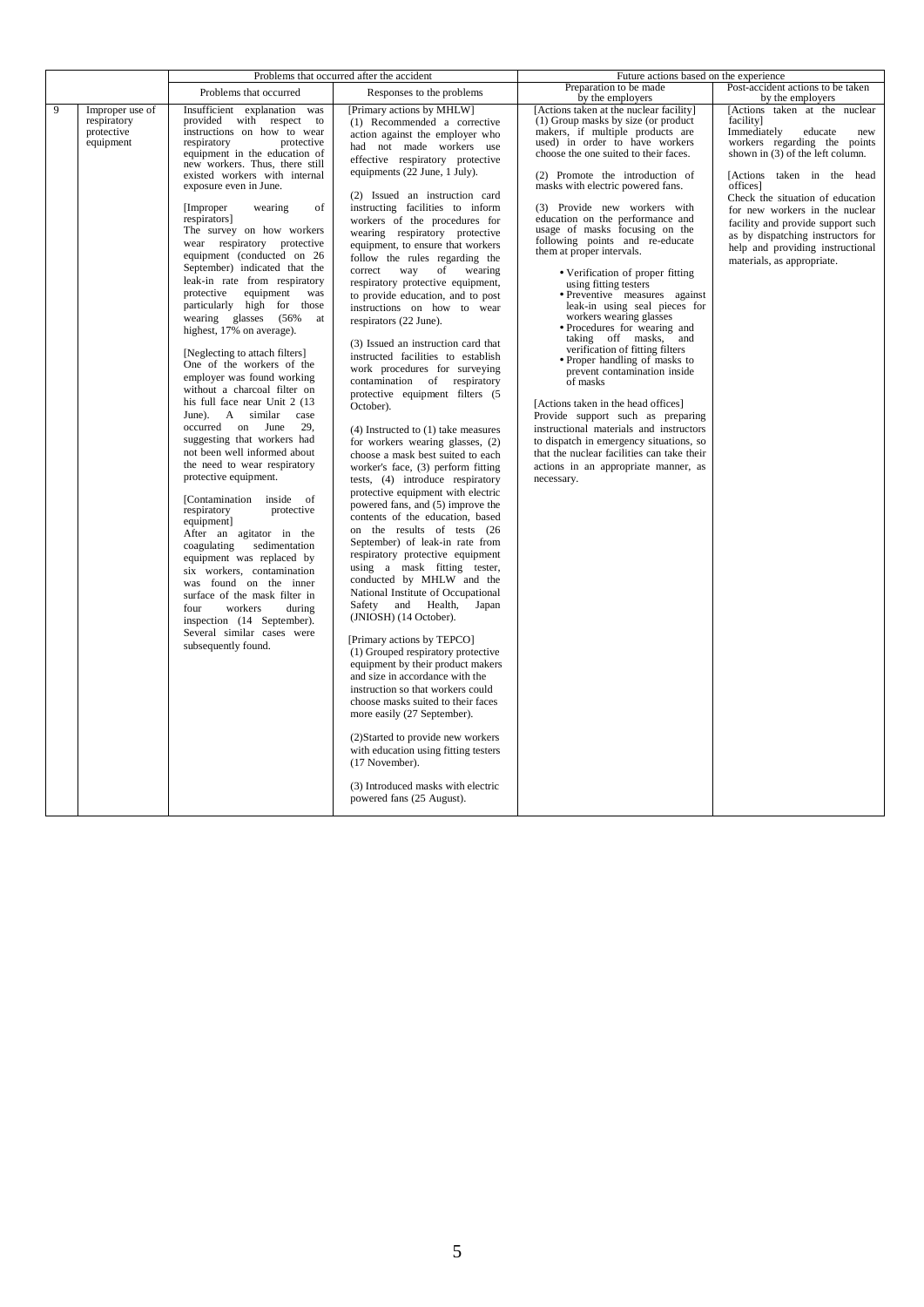|    |                                    | Problems that occurred after the accident                                                                                                                                                                                                                                                                                                                                                                                                                                                                                                                                                                                                                                                                                                                                                                                                                                                                                                                                                                                                                                                   |                                                                                                                                                                                                                                                                                                                                                                                                                                                                                                                                                                                                                                                                                                                                                                                                                                                                                                                                                                                                                                                                                                                                                                                                                                                                                                                                                                                                                                                          | Future actions based on the experience                                                                                                                                                                                                                                                                                                                                                                                                                                                                                                    |                                                                                                                                                                                                                                                                                                                                                                                                                                                                                                         |
|----|------------------------------------|---------------------------------------------------------------------------------------------------------------------------------------------------------------------------------------------------------------------------------------------------------------------------------------------------------------------------------------------------------------------------------------------------------------------------------------------------------------------------------------------------------------------------------------------------------------------------------------------------------------------------------------------------------------------------------------------------------------------------------------------------------------------------------------------------------------------------------------------------------------------------------------------------------------------------------------------------------------------------------------------------------------------------------------------------------------------------------------------|----------------------------------------------------------------------------------------------------------------------------------------------------------------------------------------------------------------------------------------------------------------------------------------------------------------------------------------------------------------------------------------------------------------------------------------------------------------------------------------------------------------------------------------------------------------------------------------------------------------------------------------------------------------------------------------------------------------------------------------------------------------------------------------------------------------------------------------------------------------------------------------------------------------------------------------------------------------------------------------------------------------------------------------------------------------------------------------------------------------------------------------------------------------------------------------------------------------------------------------------------------------------------------------------------------------------------------------------------------------------------------------------------------------------------------------------------------|-------------------------------------------------------------------------------------------------------------------------------------------------------------------------------------------------------------------------------------------------------------------------------------------------------------------------------------------------------------------------------------------------------------------------------------------------------------------------------------------------------------------------------------------|---------------------------------------------------------------------------------------------------------------------------------------------------------------------------------------------------------------------------------------------------------------------------------------------------------------------------------------------------------------------------------------------------------------------------------------------------------------------------------------------------------|
|    |                                    | Problems that occurred                                                                                                                                                                                                                                                                                                                                                                                                                                                                                                                                                                                                                                                                                                                                                                                                                                                                                                                                                                                                                                                                      | Responses to the problems                                                                                                                                                                                                                                                                                                                                                                                                                                                                                                                                                                                                                                                                                                                                                                                                                                                                                                                                                                                                                                                                                                                                                                                                                                                                                                                                                                                                                                | Preparation to be made<br>by the employers business operators                                                                                                                                                                                                                                                                                                                                                                                                                                                                             | Post-accident actions to be taken<br>by the employers                                                                                                                                                                                                                                                                                                                                                                                                                                                   |
| 10 | Improper<br>protective<br>clothing | The case that one of the<br>workers soaked his feet in<br>highly contaminated water]<br>A worker from a contractor who<br>was wearing mid-calf boots<br>soaked his feet in water 30 cm<br>deep during work. This caused<br>his skin on both feet to become<br>contaminated<br>(beta<br>ray<br>exposure) (24 March) because<br>the radiation dose in the work<br>area was not measured before<br>starting the work, the worker did<br>not wear tall boots, and the<br>worker continued to work while<br>his dosimeter alarm<br>was<br>sounding.<br>that<br>highly<br>IThe.<br>case<br>contaminated water was poured<br>over a worker's head]<br>One of the workers of the<br>employer was contaminated<br>when contaminated water was<br>poured over his head while<br>discharging water in the tank of<br>the contaminant removal plant.<br>He was not wearing an Anorak<br>(waterproof clothing). Another<br>worker who was engaged in<br>curing hoses without wearing<br>Anorak<br>also<br>was<br>an<br>with<br>contaminated<br>contaminated<br>(both<br>water<br>occurred on 31 August). | [Primary actions by MHLW]<br>(1) Verbally instructed TEPCO to<br>conduct work after establishing<br>safety and health administration<br>system (24 March). Issued an<br>instruction card that guided TEPCO<br>and the employer to measure the<br>radiation doses in the work area<br>before starting the work in order to<br>understand the contamination level<br>and decide on the method for the<br>work, ensure that workers evacuate<br>when dosimeters alarm, and make<br>workers use effective protective<br>clothing and shoes according to the<br>contamination level of the work<br>area (26 March).<br>(2) Verbally instructed TEPCO to<br>ensure their best effort to determine<br>the causes and prevent recurrence (1)<br>September).<br>(3) Performed on-site inspections<br>(on 27 May and 28 September) and<br>recommended corrective actions<br>against the employer who (1) had<br>not made workers wear effective<br>shoes (tall boots) (the case of beta<br>ray exposure on 24 March), and (2)<br>had not made workers wear<br>effective<br>protective<br>clothing<br>(waterproof protective clothing) (the<br>case at the time of hose curing on<br>31 August) (30 May and 5 October).<br>[Primary actions by TEPCO]<br>Ensured that workers put on rubber<br>boots. Required workers who might<br>be exposed to contaminated water to<br>wear Anoraks. No cases of exposure<br>to contaminated water have occurred<br>since then. | [Actions taken at the nuclear facility]<br>(1) Prepare a sufficient number of<br>rubber boots, chemical protective<br>suits, and waterproof protective<br>clothing (hereinafter referred to<br>"protective clothing") for emergency<br>situations.<br>(2) Prepare a sufficient number of<br>dosimeters,<br>including PADs, for<br>situations<br>emergency<br>(repeated)<br>notice).<br>[Actions taken in the head offices]<br>Provide support to allow the nuclear<br>facility to take actions in an<br>appropriate manner, as necessary. | [Actions taken at the nuclear<br>facility]<br>(1) Prepare a sufficient amount<br>of protective clothing and make<br>workers wear in an appropriate<br>manner.<br>(2) Develop work instructions<br>activities<br>handling<br>for<br>contaminated water and provide<br>appropriate<br>education and<br>training using the instructions.<br>[Actions taken in the head<br>offices]<br>Check the state of wearing<br>protective clothing in the nuclear<br>facility and provide support, as<br>appropriate. |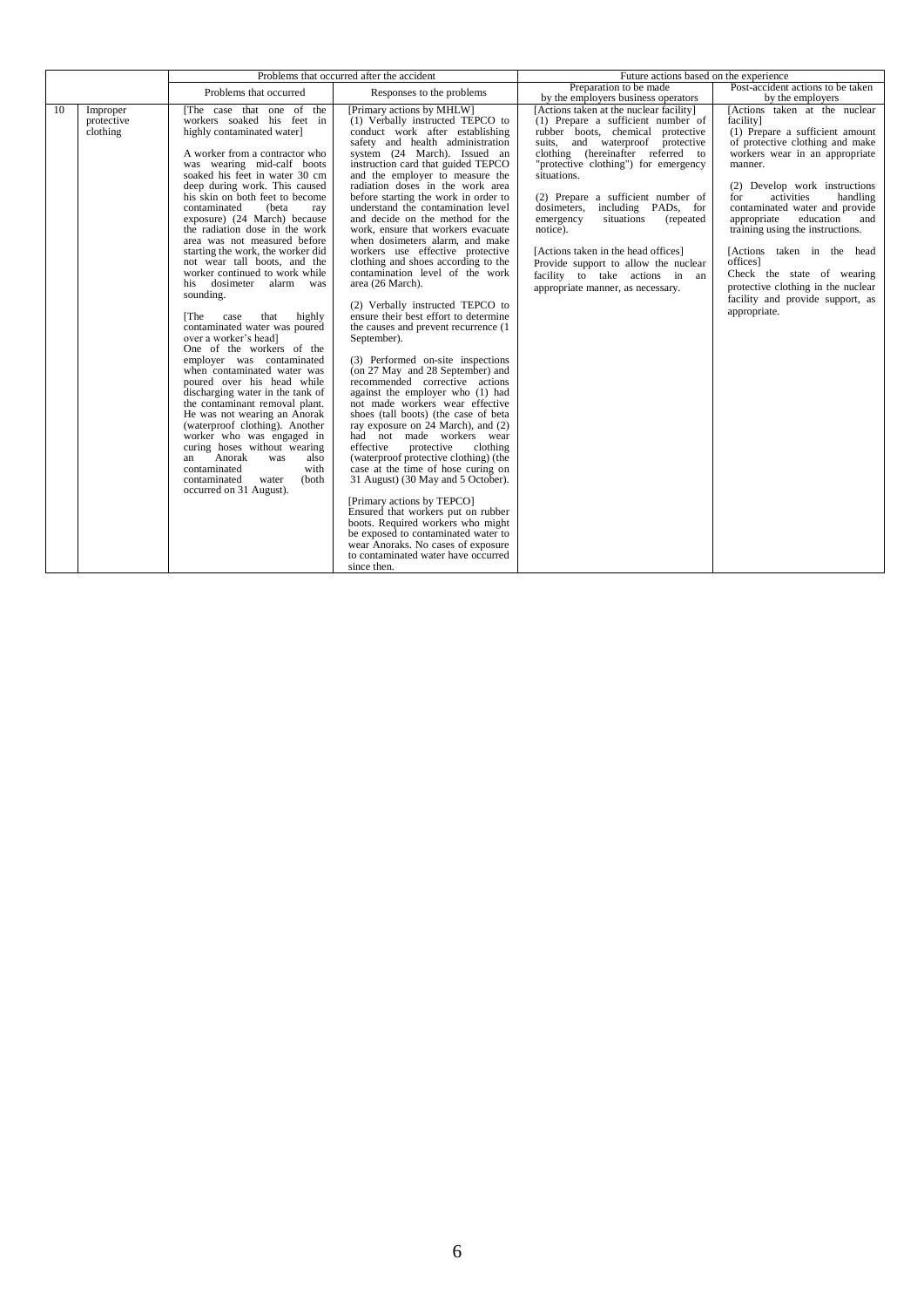|  | 3. New worker education |
|--|-------------------------|
|  |                         |

| Preparation to be made by the<br>Problems that occurred<br>Responses to the problems<br>employers<br>Insufficient<br>[Actions taken at the nuclear facility]<br>11<br>In the beginning (until around<br>[Primary actions by MHLW]<br>worker<br>May), only 30 minutes were spent<br>Instructed TEPCO and the primary<br>(1)Prepare the classroom setting<br>facility]<br>in worker education on the effect of<br>contractors with written notice to<br>and instructional materials for the<br>education hours                                                                                                                                                                                                                                                                                                                                                                                                                                                                                                                                                                                                                                                                                                                                                                                                                                                                                                                                                                                                                                                                                                                                                                                                                                                                                                                                                                                                                                                                                                                                                                                                                                                                        | Post-accident actions to be taken by<br>the employers                                                                                                                                                                                                                                                                                                                                                                                                                                                                                                                                                                                                                                                                                                        |
|-------------------------------------------------------------------------------------------------------------------------------------------------------------------------------------------------------------------------------------------------------------------------------------------------------------------------------------------------------------------------------------------------------------------------------------------------------------------------------------------------------------------------------------------------------------------------------------------------------------------------------------------------------------------------------------------------------------------------------------------------------------------------------------------------------------------------------------------------------------------------------------------------------------------------------------------------------------------------------------------------------------------------------------------------------------------------------------------------------------------------------------------------------------------------------------------------------------------------------------------------------------------------------------------------------------------------------------------------------------------------------------------------------------------------------------------------------------------------------------------------------------------------------------------------------------------------------------------------------------------------------------------------------------------------------------------------------------------------------------------------------------------------------------------------------------------------------------------------------------------------------------------------------------------------------------------------------------------------------------------------------------------------------------------------------------------------------------------------------------------------------------------------------------------------------------|--------------------------------------------------------------------------------------------------------------------------------------------------------------------------------------------------------------------------------------------------------------------------------------------------------------------------------------------------------------------------------------------------------------------------------------------------------------------------------------------------------------------------------------------------------------------------------------------------------------------------------------------------------------------------------------------------------------------------------------------------------------|
|                                                                                                                                                                                                                                                                                                                                                                                                                                                                                                                                                                                                                                                                                                                                                                                                                                                                                                                                                                                                                                                                                                                                                                                                                                                                                                                                                                                                                                                                                                                                                                                                                                                                                                                                                                                                                                                                                                                                                                                                                                                                                                                                                                                     |                                                                                                                                                                                                                                                                                                                                                                                                                                                                                                                                                                                                                                                                                                                                                              |
| radiation, how to control radiation<br>educate new workers on radiation<br>session, and train instructors so in<br>case of an emergency as many<br>dose, and the use of protective<br>hazards, the use of protective<br>equipment at the J-Village with<br>equipment,<br>workers as needed will be able to<br>the<br>emergency<br>response, and evacuation methods<br>instructional materials developed by<br>receive the education.<br>TEPCO.<br>(13 May, 23 May, 22 July).<br>(2)In addition to the special<br>education program conventionally<br>In addition, not enough space was<br>[Primary actions by TEPCO]<br>available in the classroom where the<br>Started providing the worker<br>offered in nuclear reactor and<br>worker education program was<br>education program in Tokyo from<br>nuclear fuel handling, develop<br>head offices.<br>The<br>classroom<br>19 May and the special education<br>instructional materials on the<br>given.<br>accommodated only around 20<br>program at the J-Village from 8<br>evacuation methods, the emergency<br>June to the staffs of TEPCO and<br>people per 30 minute session.<br>response, and radiation dose control<br>contractors]<br>methods at the time of an accident.<br>contractors<br>Arrangement was made to secure<br>The workers should receive<br>the sufficient classroom space.<br>periodically updated education that<br>uses the aforementioned, newly<br>developed instructional materials at<br>hired<br>proper intervals.<br>appropriate.<br>(3) Educate workers engaged in<br>radiation<br>work<br>(particularly,<br>focusing on those such as drivers<br>who do not wear respiratory<br>protective equipment very often<br>and those wearing glasses) on how<br>to wear a respiratory protective<br>equipment in an appropriate<br>manner and re-educate them at<br>proper intervals. (repeated notice)<br>[Actions taken in the head offices]<br>(1)Support the nuclear facility in<br>developing<br>curriculum<br>and<br>instructional materials.<br>(2) Prepare a sufficient number of<br>instructors for education and<br>training of workers and prepare for<br>the dispatch in time of emergency. | [Actions taken at the nuclear<br>Provide the needed education to<br>newly staffed emergency workers<br>with the well prepared curriculum<br>and instructional materials.<br>(2) Confirm the appropriateness of<br>the venue and textbooks, and<br>availability of instructors. If<br>necessary, request support from the<br>[Actions taken by the primary<br>Coordinate with the nuclear facility<br>and provide the education and<br>training, and other necessary<br>guidance and support to all newly<br>subcontractors,<br>as<br>[Actions taken in the head offices]<br>Check the situation of education for<br>new workers and provide support<br>such as dispatching instructors for<br>help and providing instructional<br>materials, as appropriate. |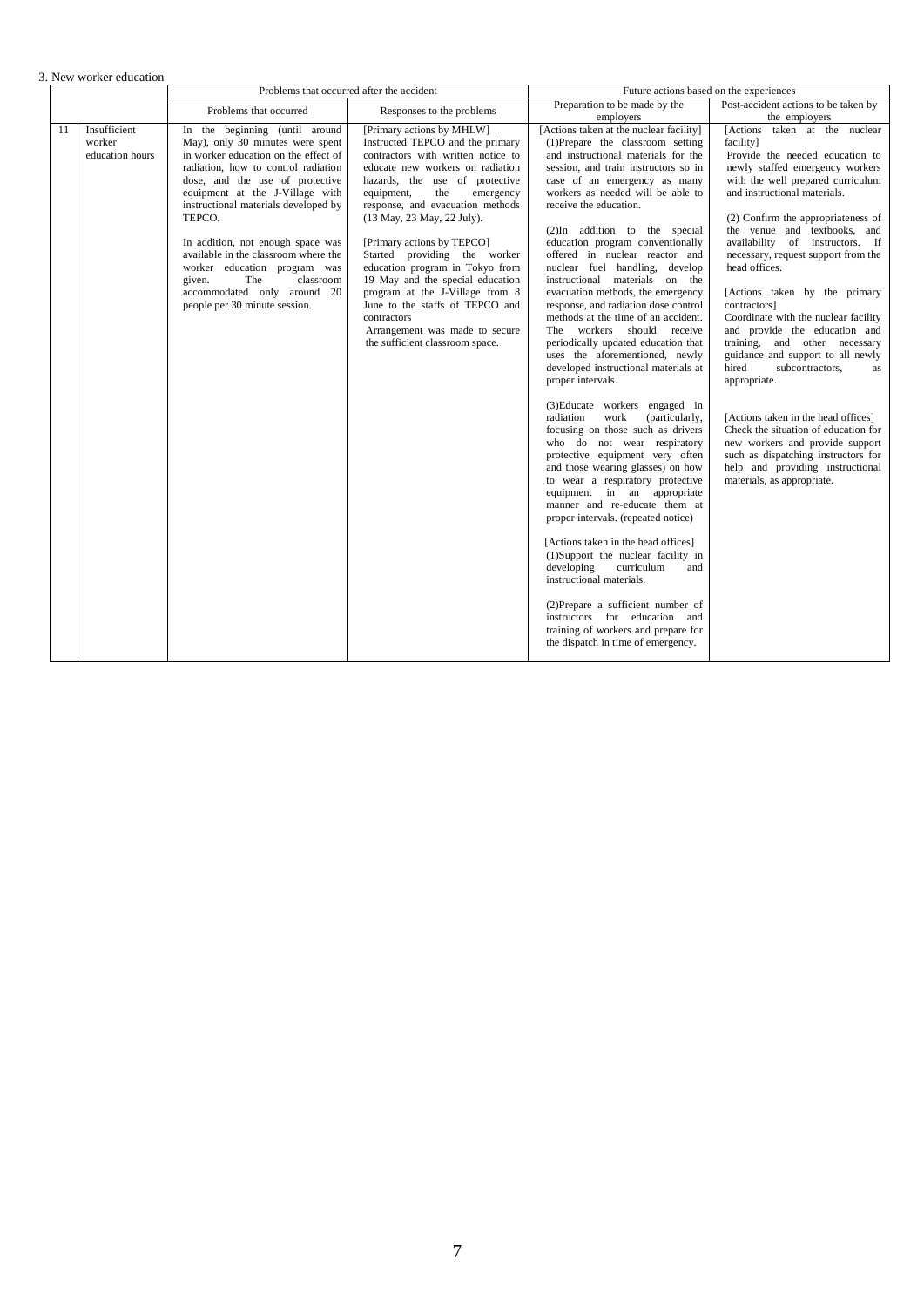4. Health care and medical care system

|    |                                                                                                      |                                                                                                                                                                                                                                                                                                                                                                                                                                                                                                                                                                                                                                                                                      | Problems that occurred after the accident                                                                                                                                                                                                                                                                                                                                                                                                                                                                                                                                                                                                                                                                                                                                                                                                                                                                                                                                                                                                                                                                                                                                                                                                                                                                                                                                                                                                                                                                                                                                                                                                                                                                                                                                                                                                                                                                                                                                                                                                                                                                                                                                                                                                                                                                         |                                                                                                                                                                                                                                                                                                                                                                                                                                                                                                                                                                                                                                                                                                                                                                                                                                                                                                                                                                                                                                                                                                                                                                                                                                                                                                                                                                                                                                                                                                                                                                                               | Lessons learned and future response                                                                                                                                                                                                                                                                                                                                                                                                                                                                                                                                                                                                                                                     |
|----|------------------------------------------------------------------------------------------------------|--------------------------------------------------------------------------------------------------------------------------------------------------------------------------------------------------------------------------------------------------------------------------------------------------------------------------------------------------------------------------------------------------------------------------------------------------------------------------------------------------------------------------------------------------------------------------------------------------------------------------------------------------------------------------------------|-------------------------------------------------------------------------------------------------------------------------------------------------------------------------------------------------------------------------------------------------------------------------------------------------------------------------------------------------------------------------------------------------------------------------------------------------------------------------------------------------------------------------------------------------------------------------------------------------------------------------------------------------------------------------------------------------------------------------------------------------------------------------------------------------------------------------------------------------------------------------------------------------------------------------------------------------------------------------------------------------------------------------------------------------------------------------------------------------------------------------------------------------------------------------------------------------------------------------------------------------------------------------------------------------------------------------------------------------------------------------------------------------------------------------------------------------------------------------------------------------------------------------------------------------------------------------------------------------------------------------------------------------------------------------------------------------------------------------------------------------------------------------------------------------------------------------------------------------------------------------------------------------------------------------------------------------------------------------------------------------------------------------------------------------------------------------------------------------------------------------------------------------------------------------------------------------------------------------------------------------------------------------------------------------------------------|-----------------------------------------------------------------------------------------------------------------------------------------------------------------------------------------------------------------------------------------------------------------------------------------------------------------------------------------------------------------------------------------------------------------------------------------------------------------------------------------------------------------------------------------------------------------------------------------------------------------------------------------------------------------------------------------------------------------------------------------------------------------------------------------------------------------------------------------------------------------------------------------------------------------------------------------------------------------------------------------------------------------------------------------------------------------------------------------------------------------------------------------------------------------------------------------------------------------------------------------------------------------------------------------------------------------------------------------------------------------------------------------------------------------------------------------------------------------------------------------------------------------------------------------------------------------------------------------------|-----------------------------------------------------------------------------------------------------------------------------------------------------------------------------------------------------------------------------------------------------------------------------------------------------------------------------------------------------------------------------------------------------------------------------------------------------------------------------------------------------------------------------------------------------------------------------------------------------------------------------------------------------------------------------------------|
|    |                                                                                                      | Problems that occurred                                                                                                                                                                                                                                                                                                                                                                                                                                                                                                                                                                                                                                                               | Responses to the problems                                                                                                                                                                                                                                                                                                                                                                                                                                                                                                                                                                                                                                                                                                                                                                                                                                                                                                                                                                                                                                                                                                                                                                                                                                                                                                                                                                                                                                                                                                                                                                                                                                                                                                                                                                                                                                                                                                                                                                                                                                                                                                                                                                                                                                                                                         | Preparation to be made by the<br>employers                                                                                                                                                                                                                                                                                                                                                                                                                                                                                                                                                                                                                                                                                                                                                                                                                                                                                                                                                                                                                                                                                                                                                                                                                                                                                                                                                                                                                                                                                                                                                    | Post-accident actions to be taken by<br>the employers                                                                                                                                                                                                                                                                                                                                                                                                                                                                                                                                                                                                                                   |
| 12 | Establishment of<br>the medical care<br>system at the<br>Fukushima<br>Daiichi Nuclear<br>Power Plant | TEPCO was able to provide<br>medical doctors only intermittently<br>at the Fukushima Daiichi Nuclear<br>Power Plant.<br>In the first one month after the<br>accident, 25 workers were sick or<br>wounded, and 31 workers presented<br>complaints of poor health.<br>One case of heart attack was<br>reported on 14 May, and this<br>incident presented the urgent need<br>for the clinic that provides 24-hour<br>medical services by medical<br>doctors.<br>However, securing a qualified staff<br>of medical doctors, nurses, and<br>radiological technologists posed a<br>great challenge, and establishing the<br>clinic turned out to be an extremely<br>difficult undertaking. | [Primary response by MHLW and<br>relevant ministries and agencies]<br>(1) Fukushima Prefectural Labour<br>Bureau sent the written request to<br>TEPCO to give due consideration<br>to ensuring workers' mental and<br>physical health.<br>(2)Contacted and coordinated with<br>the relevant parties and sent the<br>request letter to medical dispatch<br>agencies under the name of the<br>director of Occupational Safety<br>and Health Department (the<br>director of Management Office for<br>Health Protection against Ionizing<br>Radiation)<br>(3)Requested the training in<br>emergency radiation medicine for<br>staffs with<br>experience<br>in<br>emergency medicine to secure<br>nursing staffs.<br>(4)Allocated<br>radiological<br>technologists in cooperation with<br>the Association of Radiological<br>Technologists (September)<br>(5)Nurses were dispatched by the<br>Ministry of Education, Culture,<br>Sports, Science and Technology<br>(MEXT) through sending the<br>request to a wider range of<br>radiation medicine institutions.<br>MHLW also asked the Japan<br>Labour Health and Welfare<br>Organization for cooperation. This<br>line of endeavor has resulted in a<br>steady supply of nurses since<br>November.<br>(6) The University of Occupational<br>and Environmental Health, Japan<br>has started dispatching medical<br>doctors who provide services<br>mainly during the daytime on 15<br>May.<br>The 24-hour medical system was<br>established on 29 May with the<br>of<br>medical<br>doctors<br>arrival<br>dispatched across Japan from<br>Rosai Hospitals (hospitals for<br>laborers) managed by the Japan<br>Labour Health and Welfare<br>Organization.<br>Subsequently,<br>the clinic was<br>relocated to the J-Village (<br>September).<br>(7) The National Defense Medical<br>College started dispatching the<br>teams of critical incident stress<br>specialists on 10 July. The team<br>provides mental health services on<br>a monthly basis.<br>[Primary response by TEPCO]<br>Opened the emergency medical<br>service centers in the Unit 5 and 6 in<br>July.<br>More medical doctors have been<br>allocated in September to the medical<br>center in J-Village in order to create<br>the emergency medical care, health<br>care, and general practice teams. | [Actions taken at the nuclear<br>facility]<br>(1) The labour bureau will support<br>the coordination of the relevant<br>agencies and establish a liaison<br>council that constitutes prefectural<br>health care and medical offices, fire<br>departments,<br>local<br>medical<br>facilities.<br>nuclear<br>facilities,<br>prefectural labour bureaus, and<br>other relevant agencies (hereinafter<br>referred to as "the council for the<br>medical care system"). The aim of<br>this council is to establish a proper<br>medical care system for workers in<br>nuclear facilities.<br>(2)In case of an accident that<br>disables the use of the medical<br>center, reserve a building in which<br>all the necessary supplies and<br>equipment currently installed at the<br>medical<br>center<br>can<br>be<br>accommodated within the site of<br>the nuclear<br>power<br>plant.<br>Alternatively, the building located<br>several kilometers away from the<br>facility can be chosen if no such<br>building exists within the site. The<br>building must be located sufficient<br>distance from the nuclear reactor to<br>ensure safety even at the time of<br>hydrogen explosion.<br>$(3)$ Strengthen<br>emergency<br>preparedness of the medical and<br>health care system so that physical<br>as well as mental health of workers<br>will be protected in case of an<br>emergency work.<br>[Actions taken in the head offices]<br>Participate in the council for the<br>medical care system to ensure<br>emergency preparedness of the<br>medical care system in the nuclear<br>facility. | [Instructions to the nuclear facility]<br>$(1)$ Considering the number of<br>existing emergency medical staff and<br>the present system of medical care,<br>make the request to dispatch medical<br>care staff.<br>(2) Launch the operation of the<br>alternative emergency medical center<br>established in advance at the<br>different location of the nuclear<br>facility.<br>(3) Immediately establish the required<br>medical care system to ensure mental<br>and physical health of workers<br>engaged in emergency work<br>[Actions taken in the head offices]<br>Confirm the state of the medical care<br>system in the nuclear facility and<br>provide support as appropriate. |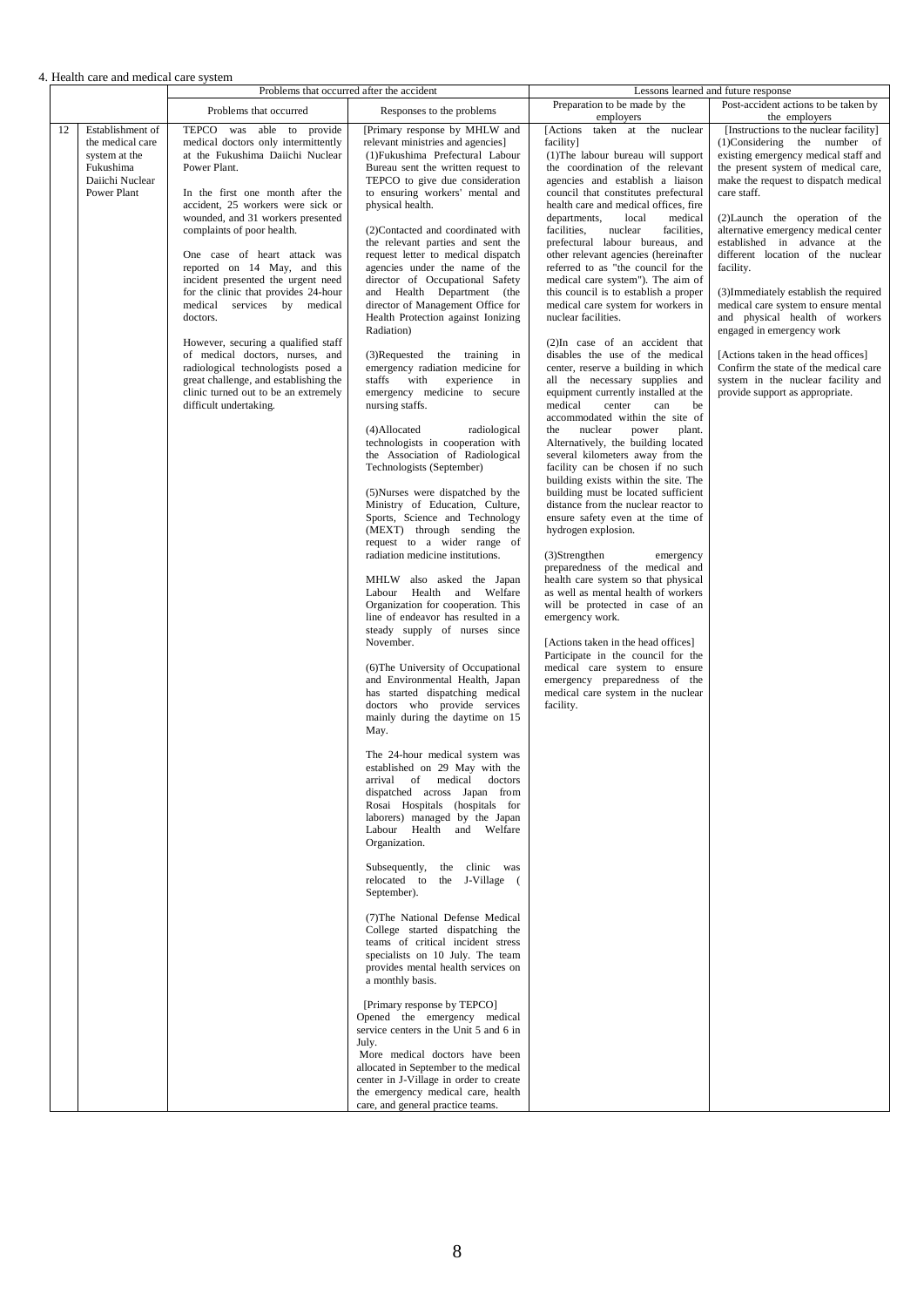|                                                                     |                                                                                                                                                                                                                                                                                                                                                                                                                                                                                                                                                                                                                      | Problems that occurred after the accident                                                                                                                                                                                                                                                                                                                                                                                                                                                                                                                                                                                                                                                                                                                                                                                                                                                                                                                                                                                                                                                                                                                                                                                                                                                                                                                                                                                                 |                                                                                                                                                                                                                                                                                                                                                                                                                                                                                                                                                                                                                                                                                                                                                                                                                                                                                                                                  | Future actions based on the experience                                                                                                                                                                                                                                                                                                                                                                                                                                                                                                                                                                                                                                                                                                                                                                                                                                                                                                                                                                                                                                                                                  |
|---------------------------------------------------------------------|----------------------------------------------------------------------------------------------------------------------------------------------------------------------------------------------------------------------------------------------------------------------------------------------------------------------------------------------------------------------------------------------------------------------------------------------------------------------------------------------------------------------------------------------------------------------------------------------------------------------|-------------------------------------------------------------------------------------------------------------------------------------------------------------------------------------------------------------------------------------------------------------------------------------------------------------------------------------------------------------------------------------------------------------------------------------------------------------------------------------------------------------------------------------------------------------------------------------------------------------------------------------------------------------------------------------------------------------------------------------------------------------------------------------------------------------------------------------------------------------------------------------------------------------------------------------------------------------------------------------------------------------------------------------------------------------------------------------------------------------------------------------------------------------------------------------------------------------------------------------------------------------------------------------------------------------------------------------------------------------------------------------------------------------------------------------------|----------------------------------------------------------------------------------------------------------------------------------------------------------------------------------------------------------------------------------------------------------------------------------------------------------------------------------------------------------------------------------------------------------------------------------------------------------------------------------------------------------------------------------------------------------------------------------------------------------------------------------------------------------------------------------------------------------------------------------------------------------------------------------------------------------------------------------------------------------------------------------------------------------------------------------|-------------------------------------------------------------------------------------------------------------------------------------------------------------------------------------------------------------------------------------------------------------------------------------------------------------------------------------------------------------------------------------------------------------------------------------------------------------------------------------------------------------------------------------------------------------------------------------------------------------------------------------------------------------------------------------------------------------------------------------------------------------------------------------------------------------------------------------------------------------------------------------------------------------------------------------------------------------------------------------------------------------------------------------------------------------------------------------------------------------------------|
|                                                                     | Problems that occurred                                                                                                                                                                                                                                                                                                                                                                                                                                                                                                                                                                                               | Responses to the problems                                                                                                                                                                                                                                                                                                                                                                                                                                                                                                                                                                                                                                                                                                                                                                                                                                                                                                                                                                                                                                                                                                                                                                                                                                                                                                                                                                                                                 | Preparation to be made by the<br>employers                                                                                                                                                                                                                                                                                                                                                                                                                                                                                                                                                                                                                                                                                                                                                                                                                                                                                       | Post-accident actions to be taken by<br>the employers                                                                                                                                                                                                                                                                                                                                                                                                                                                                                                                                                                                                                                                                                                                                                                                                                                                                                                                                                                                                                                                                   |
| 13<br>Preventive<br>measures<br>against heat<br>stroke              | Since May, there have been<br>concerns that emergency workers<br>might be at risk of occupational<br>hazards derived from heat stroke<br>while working for long hours under<br>the blazing sun with heavy<br>equipment, such as a full-face mask,<br>Tyvek, and rubber gloves.                                                                                                                                                                                                                                                                                                                                       | [Primary actions by MHLW]<br>(1) Directed, with written notice, to<br>suspend work during higher<br>temperature period from 2 p.m. to<br>5 p.m. in July and August, shift<br>working hours to early morning,<br>specify the upper limit of<br>continuous working hours, check<br>workers' health before starting<br>work, make available<br>air-<br>conditioned rooms where workers<br>can remove and re-attach their full<br>face masks, provide education<br>regarding heat stroke, and establish<br>a medical care system (10 June).<br>(2) Directed to attach checklists for<br>protective measures against heat<br>stroke with a work notice.<br>Furthermore, the director of<br>Fukushima Prefectural Labour<br>Bureau directed to analyze causes<br>and take measures to prevent<br>recurrence in case anyone develops<br>heat stroke as well as share the<br>analysis results and measures to<br>prevent recurrence with the<br>primary contractors through the<br>council and leverage them for<br>future actions (27 July).<br>[Primary actions by TEPCO]<br>Immediately excluded workers with<br>the heat stroke symptoms, in<br>addition to taking actions as<br>directed. As a result, 40 workers in<br>total developed the disease<br>(including suspected ones), but<br>none of the cases were serious.                                                                                                                    | [Actions taken at nuclear facilities]<br>(1) Take preventive measures<br>against heat stroke in advance,<br>including determining the supplier<br>of cool vests (including cooling<br>boxes); consider building a rest<br>area equipped with required<br>functions; develop the procedures<br>for taking actions when heat stroke<br>occurs; forecast to prevent heat<br>stroke using Wet-Bulb Globe<br>Temperature (hereinafter referred<br>to as "WBGT values"); and obtain<br>instructional materials on heat<br>stroke, with the assumption that<br>workers work wearing heavy<br>equipment under the blazing sun.<br>(2) Establish in advance a<br>mechanism to share information<br>among the employers engaged in<br>construction work in the plant.<br>[Actions taken in the head offices]<br>Provide the nuclear facility with<br>support to take proper preventive<br>measures against heat stroke, as<br>appropriate. | [Actions taken at nuclear facilities]<br>(1) Take the planned preventive<br>measures against heat stroke in a<br>proper manner when workers work<br>in a hot and humid place.<br>(2) Check physical conditions<br>frequently, making use of medical<br>questionnaires.<br>(3) When heat stroke occurs,<br>analyze causes and leverage the<br>results to the measures to prevent<br>the recurrence; share the<br>information through the council of<br>the primary contractors.<br>[Actions taken by the primary<br>contractors]<br>Provide required guidance or<br>support in cooperation with the<br>nuclear facility to ensure that the<br>involved subcontractors can take<br>proper preventive measures against<br>heat stroke.<br>[Actions taken in the head offices]<br>Check the state of taking<br>preventive measures against heat<br>stroke in the nuclear facility and<br>provide support, as appropriate.                                                                                                                                                                                                   |
| Instructions to<br>14<br>conduct special<br>medical<br>examinations | Considering that exposure exceeding<br>the normal exposure dose limit might<br>cause acute radiation hazards such as<br>cataracts, special medical<br>examinations conducted every six<br>months have become insufficient for<br>preventing radiation hazards of<br>emergency workers.<br>The more time was spent on<br>emergency work, the more workers<br>subject to medical examinations were<br>successively increased. This made it<br>difficult to collect information on the<br>subcontractors, and the percentage of<br>workers who undertook medical<br>examinations was as low as 60% as<br>of June, 2011. | [Primary actions by MHLW]<br>(1) Instructed, under Item 4,<br>Article 66 of the Industrial Safety<br>and Health Act, to conduct special<br>medical examinations including<br>blood test, skin test, and weight<br>measurement, specifying<br>the<br>number of days after the<br>completion of the emergency work<br>under the assumption of a short-<br>term emergency work by reference<br>to the JCO accident $(2001)(16)$<br>March).<br>Additionally instructed to conduct<br>medical examinations while in<br>work (at the time of exceeding 100<br>mSv and/or a month), as more time<br>was spent on the work (25 April).<br>(2) In an effort to raise the<br>of workers who<br>percentage<br>undertook<br>special<br>medical<br>examinations, MHLW regularly<br>checked the situation of conducting<br>the medical examinations and gave<br>instructions to TEPCO and each<br>relevant primary contractor (May<br>and June). The Fukushima Labour<br>Bureau organized inspection items<br>of the special medical examination<br>and the inspection time in and after<br>the emergency work period, and<br>then instructed primary contractors<br>to conduct them (22 August).<br>the Fukushima<br>Furthermore,<br>Labour Bureau instructed the<br>primary contractors to limit the<br>workers subject to the medical<br>examination to those<br>who<br>exceeded 100 mSv, in light of the<br>completion of Step 2 (22)<br>December). | [Actions taken at nuclear facilities]<br>Build a consensus with the relevant<br>parties in the council for medical<br>care system on medical care system<br>to immediately conduct special<br>medical examinations when an<br>emergency work leads to high<br>levels of exposure.<br>[Actions taken in the head offices]<br>If the nuclear facility cannot<br>conduct a special medical<br>examination during emergency<br>work, consider and make required<br>preparations to directly conduct and<br>manage it.                                                                                                                                                                                                                                                                                                                                                                                                                | [Actions taken at nuclear facilities]<br>(1) Conduct special medical<br>examinations in accordance with<br>the inspection items in the<br>examinations as instructed.<br>(2) Obtain the correct information<br>on the primary contractors and<br>provide<br>special<br>medical<br>examinations to workers under the<br>involved subcontractors.<br>(3) Check the situation of special<br>medical examinations conducted<br>by the primary contractors.<br>[Actions taken by the primary<br>contractors]<br>(1) Obtain the correct number of<br>workers under the involved<br>subcontractors and provide the<br>required guidance or support to<br>ensure that the workers under the<br>involved<br>subcontractors<br>can<br>undertake<br>special<br>medical<br>examinations.<br>(2) Check the situation of special<br>medical examinations conducted<br>by the involved subcontractors.<br>[Actions taken in the head offices]<br>Check the situation of special<br>medical examinations in the<br>nuclear facility and provide<br>support, such as by dispatching<br>medical care workers for help, as<br>appropriate. |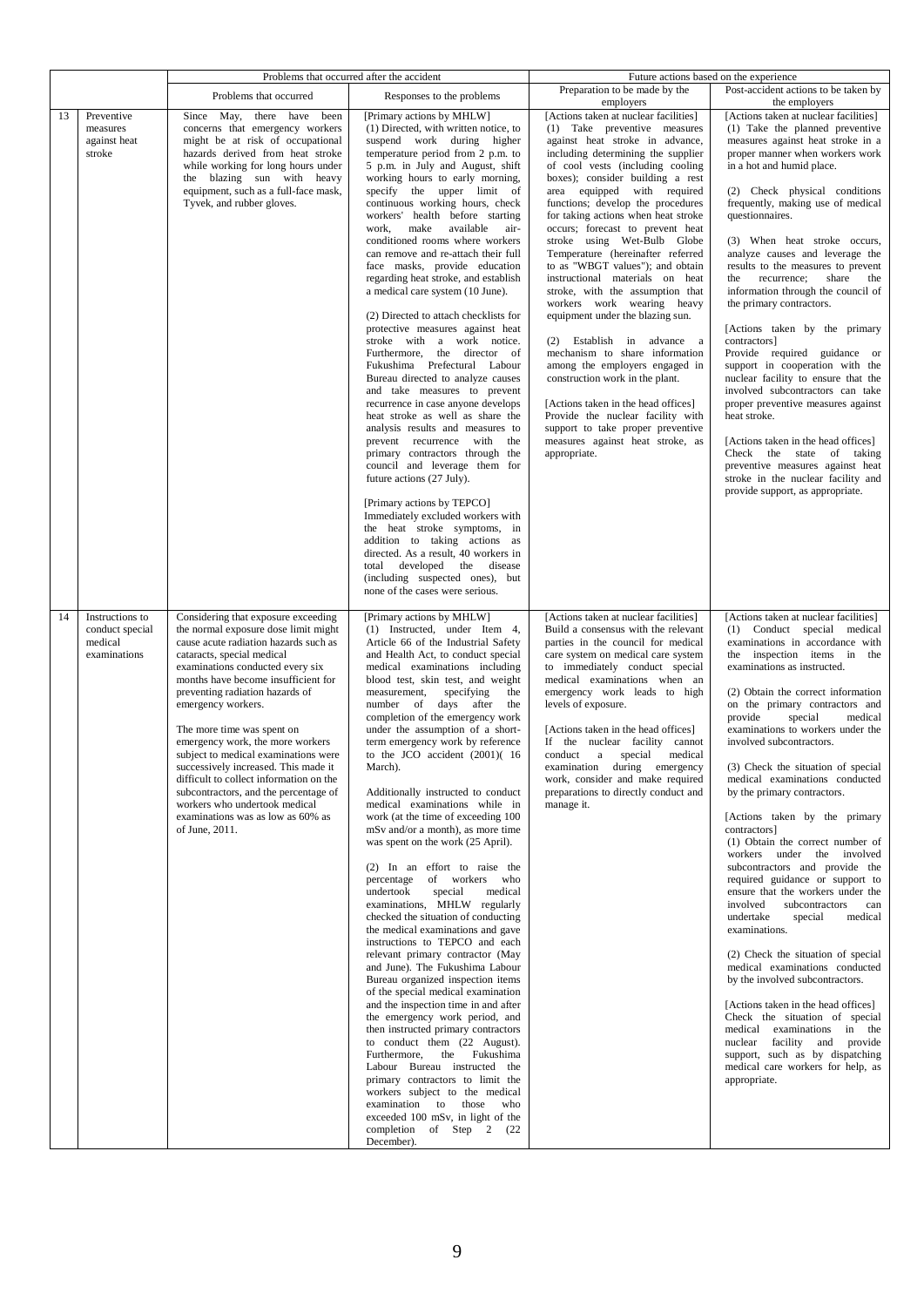|    |                                                                                                             | Problems that occurred after the accident                                                                                                                                                                                                                                                                                                                                                                                                                                                                                                                              |                                                                                                                                                                                                                                                                                                                                                                                                                                                                                                                                                                                                                                                                                                                                                                                                                                                                                                                                                                                                                                      | Future actions based on the experience                                                                                                                                                                                                                                                                                                                                                                                                                                                  |                                                                                                                                                                                                                                                                                                                                                                                                                                                                                                                                                                                                                                                                     |
|----|-------------------------------------------------------------------------------------------------------------|------------------------------------------------------------------------------------------------------------------------------------------------------------------------------------------------------------------------------------------------------------------------------------------------------------------------------------------------------------------------------------------------------------------------------------------------------------------------------------------------------------------------------------------------------------------------|--------------------------------------------------------------------------------------------------------------------------------------------------------------------------------------------------------------------------------------------------------------------------------------------------------------------------------------------------------------------------------------------------------------------------------------------------------------------------------------------------------------------------------------------------------------------------------------------------------------------------------------------------------------------------------------------------------------------------------------------------------------------------------------------------------------------------------------------------------------------------------------------------------------------------------------------------------------------------------------------------------------------------------------|-----------------------------------------------------------------------------------------------------------------------------------------------------------------------------------------------------------------------------------------------------------------------------------------------------------------------------------------------------------------------------------------------------------------------------------------------------------------------------------------|---------------------------------------------------------------------------------------------------------------------------------------------------------------------------------------------------------------------------------------------------------------------------------------------------------------------------------------------------------------------------------------------------------------------------------------------------------------------------------------------------------------------------------------------------------------------------------------------------------------------------------------------------------------------|
|    |                                                                                                             | Problems that occurred                                                                                                                                                                                                                                                                                                                                                                                                                                                                                                                                                 | Responses to the problems                                                                                                                                                                                                                                                                                                                                                                                                                                                                                                                                                                                                                                                                                                                                                                                                                                                                                                                                                                                                            | Preparation to be made by the<br>employers                                                                                                                                                                                                                                                                                                                                                                                                                                              | Post-accident actions to be taken by<br>the employers                                                                                                                                                                                                                                                                                                                                                                                                                                                                                                                                                                                                               |
| 15 | Establishing<br>patient transport<br>systems from<br>the nuclear<br>power plant                             | When<br>transporting<br>potentially<br>seriously injured workers from the<br>nuclear facility, a faster way to<br>transport patients to a hospital was<br>required because it was requested to<br>transport the patients via J-Village<br>at that time, which would have<br>taken 1 to 2 hours. Thus,<br>establishing emergency transport<br>systems and making use of an air<br>ambulance were considered. The<br>coordination, however, did not go<br>smoothly with the medical care<br>institutions that were supposed to<br>receive the patients.                  | [Primary actions by MHLW]<br>(1) Verified that vehicles for<br>transportation were reserved and<br>the method for screening<br>radioactive materials used, and<br>then medical care institutions were<br>requested. (The section director<br>and staff made several visits to the<br>site.)<br>(2) Directed TEPCO to prepare<br>land for a heliport used for an air<br>ambulance, persuaded a helicopter<br>operation<br>company,<br>and<br>coordinated as a liaison regarding<br>test flights to be conducted by a<br>TEPCO-affiliated company.<br>[Primary actions by TEPCO]<br>(1) Decided to allow direct<br>transport in emergency situations if<br>no contamination was found on the<br>vehicle, without going through J-<br>Village to have to decontaminate<br>and/or replace the vehicle<br>(August).<br>(2) Agreed with the operation<br>company to locate a heliport<br>facility in Fukushima Daini<br>Nuclear Power Plant instead of<br>using Hirono playground near J-<br>Village as a heliport (February,<br>$2012$ ). | [Actions taken at nuclear facilities]<br>(1) Build a consensus with the<br>relevant parties in the council for<br>the medical care system on the<br>emergency transport systems.<br>(2) Prepare a heliport near the<br>nuclear facility to be used by an air<br>ambulance after the occurrence of<br>an accident.<br>[Actions taken in the head offices]<br>Participate in the council for<br>medical care system to support the<br>nuclear facility in providing<br>transport systems. | [Instructions to the nuclear facility]<br>(1) Request emergency transport<br>systems based on the consensus in<br>the council for a medical care<br>system.<br>(2) Prepare the pre-arranged<br>heliport for an air ambulance<br>according to the severity of an<br>accident and request the operation<br>of an air ambulance in accordance<br>with the consensus of the council<br>for the medical care system.<br>[Actions taken in the head offices]<br>Check the transport systems in the<br>nuclear facility and provide<br>support, such as by consulting with<br>medical care institutions, fire<br>authorities, and aviation authorities,<br>as appropriate. |
| 16 | Long-term<br>health care<br>program<br>(Conducting<br>medical<br>examination and<br>health<br>consultation) | In addition to the statutory medical<br>examinations, it became necessary<br>to examine workers who exceeded<br>their normal exposure limit of 50<br>mSv/y and those who exceeded<br>their conventional exposure dose<br>limit of 100 mSv during emergency<br>work, according to their exposure<br>dose.<br>It also became necessary to conduct<br>health consultation activities for<br>workers who changed their jobs to<br>those that were not related to<br>radiation work in order to ease their<br>concerns about their long-term<br>mental and physical health. | [Primary actions by MHLW]<br>(1) Formulated the minister's<br>guidelines pursuant to Item 2,<br>Article 70 of the Industrial Safety<br>and Health Act (11 October).<br>According to these guidelines,<br>employers are basically required to<br>conduct long-term health care.<br>However, the government should<br>conduct it for workers who changed<br>their jobs to those that were not<br>related to radiation work, those<br>who are continuously employed by<br>the firms (small to midsize only)<br>supporting emergency work s but<br>not engaged in radiation work, and<br>those not currently employed by<br>any employers.<br>(2) Decided to provide eye<br>examinations for cataracts for<br>workers who exceeded 50 mSv as<br>well as and thyroid examinations<br>and cancer screenings (stomach,<br>lung, and bowel) for those who<br>exceeded 100 mSv as additional<br>medical<br>examinations,<br>in<br>accordance with the report<br>provided by the experts' working<br>group.                                    | [Actions taken at nuclear facilities]<br>Make prior preparations to take<br>actions for emergency workers,<br>conforming to the minister's<br>guidelines.<br>[Actions taken in the head offices]<br>Support the nuclear facility to make<br>the required preparation for<br>properly conducting long-term<br>health care in emergency situations.                                                                                                                                       | [Actions taken at nuclear facilities]<br>Take actions for emergency<br>workers, in accordance with the<br>minister's guidelines.<br>[Actions taken in the head offices]<br>Check the situation of the long-term<br>healthcare conducted by the nuclear<br>facility to provide support, as<br>appropriate.                                                                                                                                                                                                                                                                                                                                                           |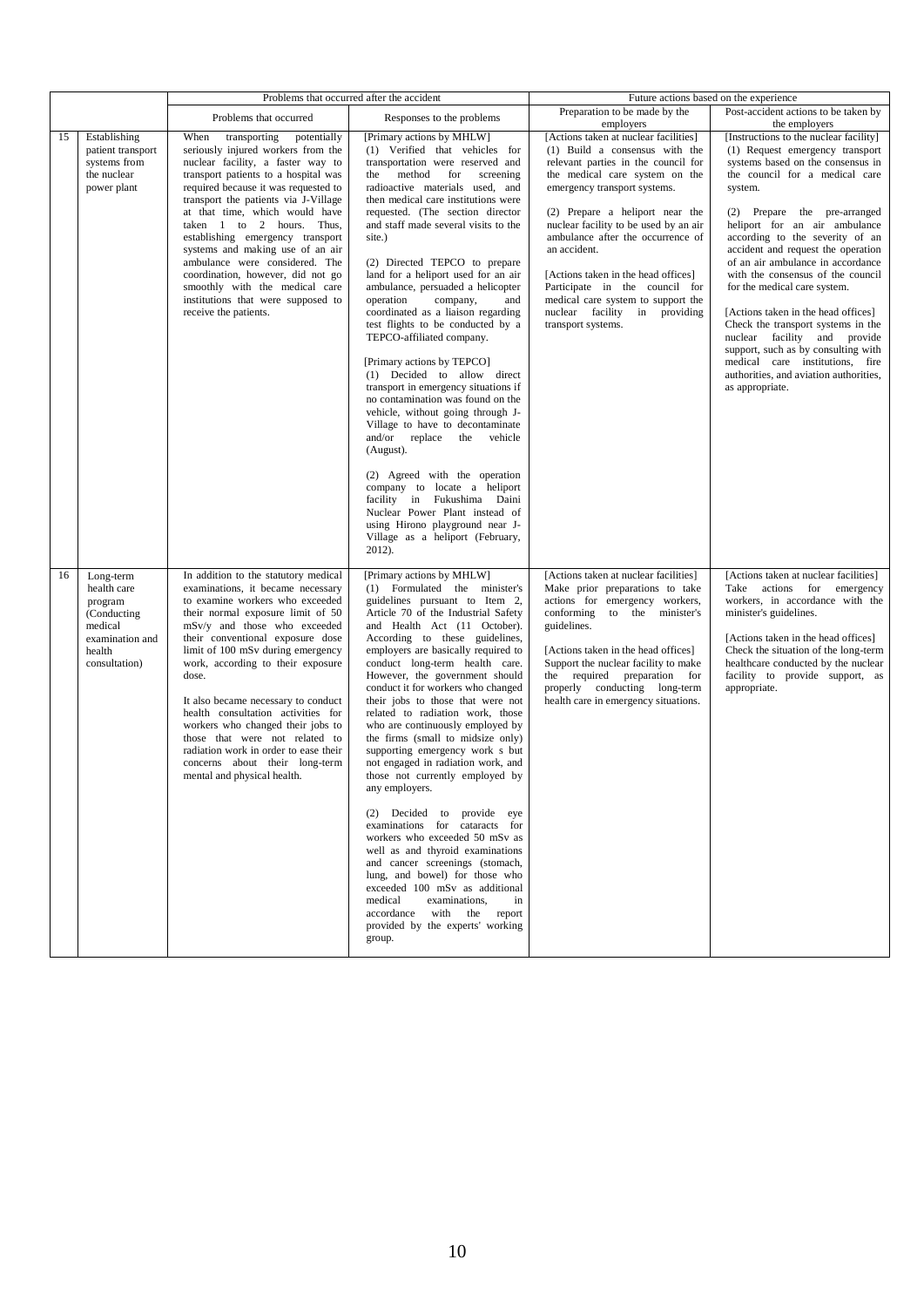|  |  |  |  | 5. Work plan and others |
|--|--|--|--|-------------------------|
|--|--|--|--|-------------------------|

| WOLK PIAIL AIRE OUTCLE |                                                                          | Problems that occurred after the accident                                                                                                                                                                                                                                                                                                                                                                                                                                                                                                                                                |                                                                                                                                                                                                                                                                                                                                                                                                                                                                                                                                                                                                                                                                                                                                                                                                               | Future actions based on the experience                                                                                                                                                                                                                                                                                                                                                                                                                                                                                                                                                                 |                                                                                                                                                                                                                                                                                                                                                                                                                                                                                                                                                                                                                                                                                                                                        |
|------------------------|--------------------------------------------------------------------------|------------------------------------------------------------------------------------------------------------------------------------------------------------------------------------------------------------------------------------------------------------------------------------------------------------------------------------------------------------------------------------------------------------------------------------------------------------------------------------------------------------------------------------------------------------------------------------------|---------------------------------------------------------------------------------------------------------------------------------------------------------------------------------------------------------------------------------------------------------------------------------------------------------------------------------------------------------------------------------------------------------------------------------------------------------------------------------------------------------------------------------------------------------------------------------------------------------------------------------------------------------------------------------------------------------------------------------------------------------------------------------------------------------------|--------------------------------------------------------------------------------------------------------------------------------------------------------------------------------------------------------------------------------------------------------------------------------------------------------------------------------------------------------------------------------------------------------------------------------------------------------------------------------------------------------------------------------------------------------------------------------------------------------|----------------------------------------------------------------------------------------------------------------------------------------------------------------------------------------------------------------------------------------------------------------------------------------------------------------------------------------------------------------------------------------------------------------------------------------------------------------------------------------------------------------------------------------------------------------------------------------------------------------------------------------------------------------------------------------------------------------------------------------|
|                        |                                                                          | Problems that occurred                                                                                                                                                                                                                                                                                                                                                                                                                                                                                                                                                                   | Responses to the problems                                                                                                                                                                                                                                                                                                                                                                                                                                                                                                                                                                                                                                                                                                                                                                                     | Preparation to be made by the<br>employers                                                                                                                                                                                                                                                                                                                                                                                                                                                                                                                                                             | Post-accident actions to be taken by<br>the employers                                                                                                                                                                                                                                                                                                                                                                                                                                                                                                                                                                                                                                                                                  |
| 17                     | Insufficient<br>organizational<br>system for<br>developing work<br>plans | During the first month from the<br>start of receiving work notices, a<br>large number of work notices were<br>submitted from TEPCO in which<br>many deficiencies were found. It<br>took a lot of time to revise the work<br>notices despite having performed<br>correction instruction afterwards.<br>As<br>there<br>was<br>no<br>other<br>organizational system to revise the<br>work notices except for Fukushima<br>Daiichi Nuclear Power Plant at that<br>time, the situation was that a staff in<br>charge at the plant could not<br>respond to reminder notices.                   | [Primary actions by MHLW]<br>(1) The Tomioka Labour Standard<br>Supervision Office developed a<br>review<br>standard,<br>prepared<br>instruction materials to be made<br>available at its office counter, and<br>continued to give instructions at<br>the counter.<br>(2) Finally, MHLW guided the<br>head offices with written notice<br>(30 June). This improved the<br>situation in ways that the<br>organizations were strengthened<br>and the staffs for the task were<br>increased in the nuclear power<br>plant and head offices, which led<br>to on-site inspections at J-Village<br>on a regular basis.<br>[Primary actions by TEPCO]<br>Increased the number of staffs to<br>prepare work notices and defined<br>the roles of the nuclear power plant<br>and head offices (reported on 13<br>July). | [Actions taken at nuclear facilities]<br>If emergency work is required,<br>establish an organizational system<br>at both the nuclear facility and the<br>head offices to develop and review<br>the emergency work plans.<br>[Actions taken in the head offices]<br>Formulate<br>an<br>organizational<br>system in advance that allows the<br>head offices to directly review the<br>emergency work plans in case of<br>emergency.                                                                                                                                                                      | [Actions taken at nuclear facilities]<br>Formulate and review the detail of<br>emergency work under the<br>predetermined<br>organizational<br>system to prepare and submit work<br>notices that include proper actions<br>to mitigate exposure.<br>[Actions taken in the head offices]<br>Check the situation of preparing<br>work plans at the nuclear facility<br>and provide support such as by<br>reviewing the details at the head<br>offices and dispatching staff for<br>help, as appropriate.                                                                                                                                                                                                                                  |
| 18                     | Deficiencies of<br>work notices                                          | Directed the primary contractors<br>conducting activities associated with<br>doses exceeding 1 mSv per day to<br>submit a radiation work notice to the<br>authority within the jurisdiction<br>(notified on 23 May).<br>A lot of deficiencies were found in<br>the submitted requests, such as<br>excessive length of work period,<br>improper personnel in charge,<br>unrealistic estimate of<br>the<br>maximum radiation exposure dose,<br>improper use of dosimeters (glass<br>badges, ring badges, and alarm set<br>point), work location, work<br>description, and dose evaluation. | [Primary actions by MHLW]<br>Developed a review standard and<br>prepared instruction materials to be<br>made available at the office counter<br>(late in June) and continued to give<br>instructions for correction at the<br>counter.                                                                                                                                                                                                                                                                                                                                                                                                                                                                                                                                                                        | [Actions taken at nuclear facilities]<br>Leverage the summary of the<br>typical findings indicated by the<br>Labour Standard Inspection Office<br>within the jurisdiction when<br>developing work plans in normal<br>situations in addition to emergency<br>work.<br>[Actions taken in the head offices]<br>Plan the organizational system in<br>advance to allow the head offices<br>to directly review the details of<br>work in case that the nuclear power<br>plant cannot do the task properly<br>during an emergency.                                                                            | [Actions taken at nuclear facilities]<br>Develop and review the details of<br>emergency work plans and prepare<br>and submit work notices that<br>include proper actions to mitigate<br>exposure, based on the findings<br>indicated in advance.<br>[Actions taken in the head offices]<br>Check the situation of the work<br>plans prepared by the nuclear<br>facility and provide support such as<br>by directly reviewing them at the<br>head offices, as appropriate.                                                                                                                                                                                                                                                              |
| 19                     | Insufficient<br>knowledge<br>about contract<br>conditions                | Despite the emergency work being<br>conducted<br>by<br>subcontractors,<br>information obtained by TEPCO on<br>the relation among subcontractors,<br>the number of subcontractors<br>(contractors) and workers, and<br>whether education and medical<br>examinations were provided at the<br>time of employment was not<br>sufficient to realize correctly.                                                                                                                                                                                                                               | [Primary actions by MHLW]<br>(1) Collected information on the<br>situation of exposure dose control<br>by interviewing the primary<br>contractors (from late May to mid-<br>June).<br>(2) Requested the primary<br>contractors to report the current<br>contract condition (relationship<br>among subcontractors, the number<br>of subcontractors and workers, and<br>whether education and medical<br>examinations were provided at the<br>time of employment) on a monthly<br>basis (notified on 27 June).                                                                                                                                                                                                                                                                                                  | [Actions taken at nuclear facilities]<br>Arrange in advance the system for<br>collecting information on workers<br>under the involved subcontractors<br>through primary contractors during<br>an emergency.<br>[Actions taken by the primary<br>contractors]<br>Establish in advance the system for<br>obtaining the correct information<br>on workers engaged in emergency<br>under<br>the<br>work<br>involved<br>subcontractors.<br>[Actions taken in the head offices]<br>Provide support to allow the<br>nuclear facility to carry out their<br>actions in an appropriate manner,<br>as necessary. | [Actions taken at nuclear facilities]<br>Collect<br>information<br>on<br>subcontractors through the primary<br>contractors and check if education<br>and medical examinations are<br>provided in an appropriate manner.<br>[Actions taken by the primary<br>contractors]<br>Be sure to obtain information on<br>workers under the involved<br>subcontractors who are engaged in<br>emergency work, and provide<br>guidance or support appropriately<br>to ensure that education and<br>medical examinations are provided<br>in a proper manner.<br>[Actions taken in the head offices]<br>Check the situation of collecting<br>the information on contract<br>conditions at the nuclear facility<br>and provide support appropriately. |